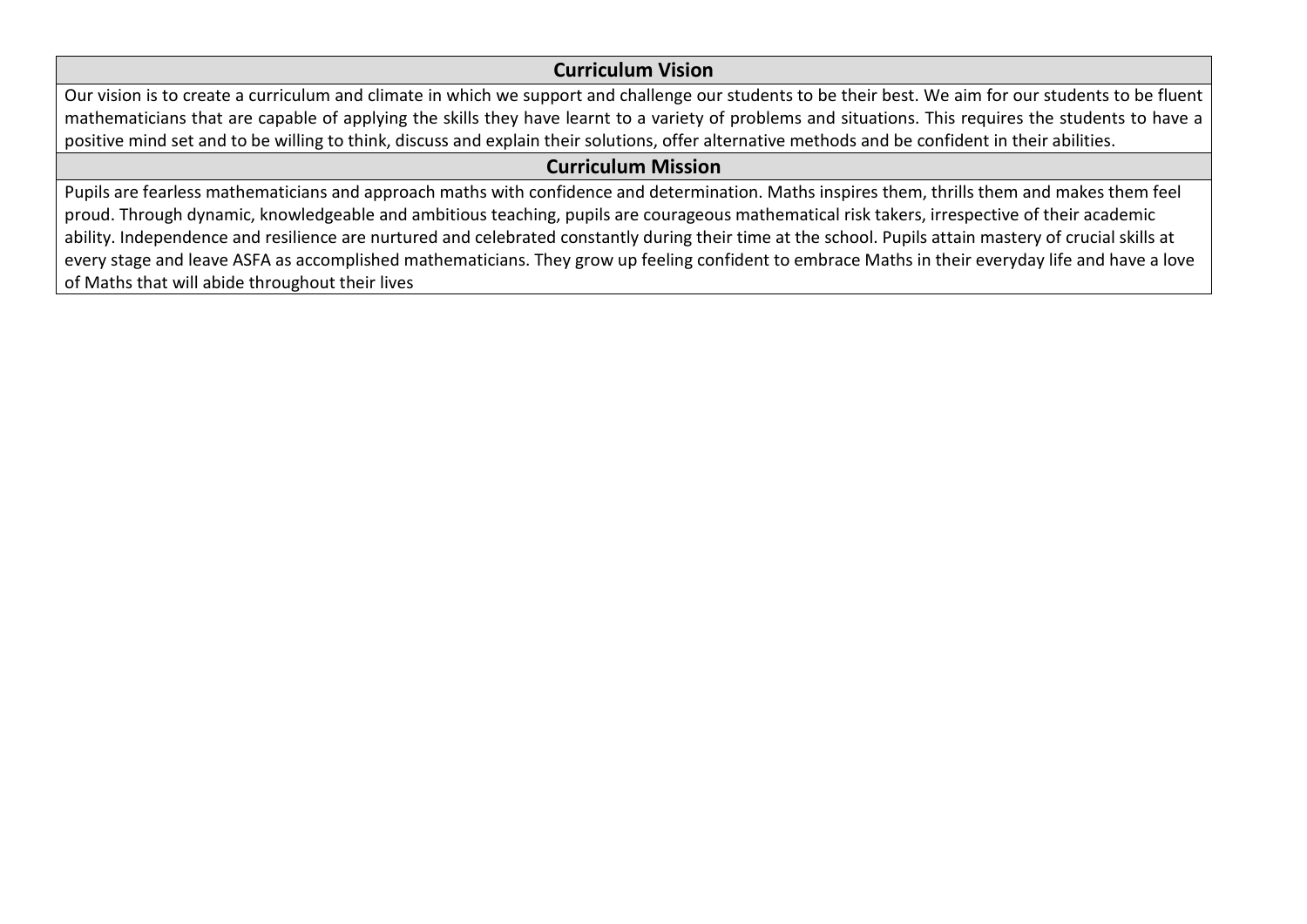|                            |                                                                                                                                                                                                                                                                                                                                                                                                                                                                                 | Unit 1                                                                                                        |                                                                                                                                                   |                                   | Unit 2                                                                                                                                   |                                                                                                                                    |                                                                         | Unit 3                                                                                          |                                                                                                               |                                         | Unit 4                                                                                                                                                                               |                                                                                                                                       |
|----------------------------|---------------------------------------------------------------------------------------------------------------------------------------------------------------------------------------------------------------------------------------------------------------------------------------------------------------------------------------------------------------------------------------------------------------------------------------------------------------------------------|---------------------------------------------------------------------------------------------------------------|---------------------------------------------------------------------------------------------------------------------------------------------------|-----------------------------------|------------------------------------------------------------------------------------------------------------------------------------------|------------------------------------------------------------------------------------------------------------------------------------|-------------------------------------------------------------------------|-------------------------------------------------------------------------------------------------|---------------------------------------------------------------------------------------------------------------|-----------------------------------------|--------------------------------------------------------------------------------------------------------------------------------------------------------------------------------------|---------------------------------------------------------------------------------------------------------------------------------------|
|                            | <b>Topic</b>                                                                                                                                                                                                                                                                                                                                                                                                                                                                    | <b>Key Stage</b><br>2 Link                                                                                    | <b>National</b><br><b>Curriculum</b><br><b>Link</b>                                                                                               | <b>Topic</b>                      | <b>Key Stage 2</b><br><b>Link</b>                                                                                                        | <b>National</b><br><b>Curriculum</b><br><b>Link</b>                                                                                | <b>Topic</b>                                                            | <b>Key Stage</b><br>2 Link                                                                      | <b>National</b><br><b>Curriculum</b><br><b>Link</b>                                                           | <b>Topic</b>                            | <b>Key Stage 2</b><br><b>Link</b>                                                                                                                                                    | <b>National</b><br><b>Curriculum</b><br><b>Link</b>                                                                                   |
| Year                       | 1 Analysing<br>and displaying<br>data                                                                                                                                                                                                                                                                                                                                                                                                                                           | Write a set<br>of numbers<br>in order of<br>size.<br>Subtract<br>mentally<br>pairs of<br>two-digit<br>numbers | Interpret and<br>construct<br>tables, charts<br>and diagrams,<br>including<br>frequency<br>tables, bar<br>charts, pie<br>charts and<br>pictograms | 2 Number skills                   | Recognise<br>multiples of<br>10,<br>Understand<br>the effect of<br>multiplying<br>or dividing a<br>given number<br>by 10, 100 or<br>1000 | Order<br>positive and<br>negative<br>integers,<br>decimals and<br>fractions;<br>use the<br>symbols =, $\neq$ ,<br>$<, >, \le, \ge$ | $\overline{\mathbf{3}}$<br>Expressions,<br>functions<br>and<br>formulae | Describe<br>simple<br>functions in<br>words (e.g.<br>add 3,<br>multiply by<br>6, subtract<br>4) | Substitute<br>numerical<br>values into<br>formulae and<br>expressions,<br>including<br>scientific<br>formulae | 4<br><b>Decimals</b><br>and<br>measures | Round 3-<br>digit<br>numbers up<br>or down to<br>the nearest<br>100 and 10.<br>Write a set<br>of numbers<br>in order of<br>size.<br>Measure<br>lines to the<br>nearest<br>centimetre | Apply the<br>four<br>operations,<br>including<br>formal<br>written<br>methods, to<br>integers,<br>decimals and<br>simple<br>fractions |
| Lesson                     | 1.1 Mode, median and range                                                                                                                                                                                                                                                                                                                                                                                                                                                      |                                                                                                               |                                                                                                                                                   | 2.1 Mental maths                  |                                                                                                                                          |                                                                                                                                    | 3.1 Functions                                                           |                                                                                                 |                                                                                                               | 4.1 Decimals and rounding               |                                                                                                                                                                                      |                                                                                                                                       |
| Breakdown:                 | 1.2 Displaying data                                                                                                                                                                                                                                                                                                                                                                                                                                                             |                                                                                                               |                                                                                                                                                   | 2.2 Addition and subtraction      |                                                                                                                                          |                                                                                                                                    | 3.2 Simplifying expressions 1                                           |                                                                                                 |                                                                                                               |                                         | 4.2 Length, mass and capacity                                                                                                                                                        |                                                                                                                                       |
|                            | 1.3 Grouping data                                                                                                                                                                                                                                                                                                                                                                                                                                                               |                                                                                                               |                                                                                                                                                   | 2.3 Multiplication                |                                                                                                                                          |                                                                                                                                    | 3.3 Simplifying expressions 2                                           |                                                                                                 |                                                                                                               | 4.3 Scales and measures                 |                                                                                                                                                                                      |                                                                                                                                       |
|                            | 1.4 Averages and comparing data                                                                                                                                                                                                                                                                                                                                                                                                                                                 |                                                                                                               |                                                                                                                                                   | 2.4 Division                      |                                                                                                                                          |                                                                                                                                    | 3.4 Writing expressions                                                 |                                                                                                 |                                                                                                               |                                         | 4.4 Working with decimals mentally                                                                                                                                                   |                                                                                                                                       |
|                            | 1.5 Line graphs and more bar charts                                                                                                                                                                                                                                                                                                                                                                                                                                             |                                                                                                               |                                                                                                                                                   | 2.5 Money and time                |                                                                                                                                          |                                                                                                                                    | 3.5 Substituting into formulae                                          |                                                                                                 |                                                                                                               | 4.5 Working with decimals               |                                                                                                                                                                                      |                                                                                                                                       |
|                            |                                                                                                                                                                                                                                                                                                                                                                                                                                                                                 |                                                                                                               |                                                                                                                                                   | 2.6 Negative numbers              |                                                                                                                                          |                                                                                                                                    | 3.6 Writing formulae                                                    |                                                                                                 |                                                                                                               | 4.6 Perimeter                           |                                                                                                                                                                                      |                                                                                                                                       |
|                            |                                                                                                                                                                                                                                                                                                                                                                                                                                                                                 |                                                                                                               |                                                                                                                                                   | 2.7 Factors, multiples and primes |                                                                                                                                          |                                                                                                                                    |                                                                         |                                                                                                 |                                                                                                               | 4.7 Area                                |                                                                                                                                                                                      |                                                                                                                                       |
|                            |                                                                                                                                                                                                                                                                                                                                                                                                                                                                                 |                                                                                                               |                                                                                                                                                   | 2.8 Square numbers                |                                                                                                                                          |                                                                                                                                    |                                                                         |                                                                                                 |                                                                                                               | 4.8 More units of measure               |                                                                                                                                                                                      |                                                                                                                                       |
|                            |                                                                                                                                                                                                                                                                                                                                                                                                                                                                                 |                                                                                                               |                                                                                                                                                   |                                   |                                                                                                                                          |                                                                                                                                    |                                                                         |                                                                                                 |                                                                                                               |                                         |                                                                                                                                                                                      |                                                                                                                                       |
| <b>Culture</b><br>Capital: | Managers of school canteens need to know how many of each type of snack are sold<br>Athletes use statistics to compare and improve their performance.<br>Nurses use line graphs to show how a patient's temperature changes<br>The grounds staff of a football stadium use area to work out the amount of turf needed for a new pitch<br>When advertising furniture on auction websites you need to give exact measurements so that the buyer knows it will fit in their house. |                                                                                                               |                                                                                                                                                   |                                   |                                                                                                                                          |                                                                                                                                    |                                                                         |                                                                                                 |                                                                                                               |                                         |                                                                                                                                                                                      |                                                                                                                                       |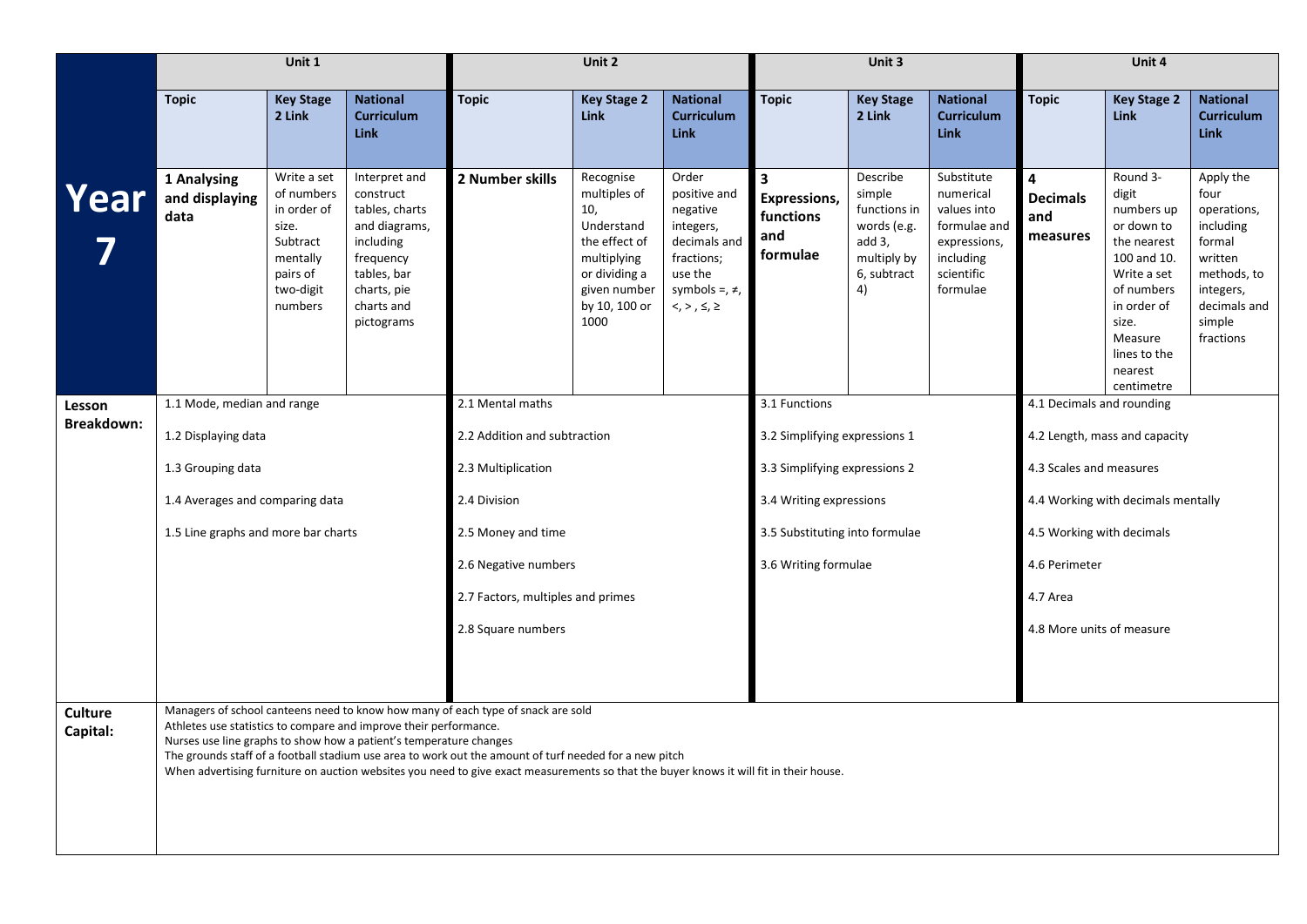|                             |                                                                             | Unit 5                                                                                                                   |                                                                                                       |                                                                                                                                                                                                                                                                                                                                                                                               | Unit 6                                                                                                                                |                                                                                                                                                              |                                       | Unit 7                                                             |                                                                                                                                       |                          | Unit 8                                                 |                                                     |
|-----------------------------|-----------------------------------------------------------------------------|--------------------------------------------------------------------------------------------------------------------------|-------------------------------------------------------------------------------------------------------|-----------------------------------------------------------------------------------------------------------------------------------------------------------------------------------------------------------------------------------------------------------------------------------------------------------------------------------------------------------------------------------------------|---------------------------------------------------------------------------------------------------------------------------------------|--------------------------------------------------------------------------------------------------------------------------------------------------------------|---------------------------------------|--------------------------------------------------------------------|---------------------------------------------------------------------------------------------------------------------------------------|--------------------------|--------------------------------------------------------|-----------------------------------------------------|
|                             | <b>Topic</b>                                                                | <b>Key Stage</b><br>2 Link                                                                                               | <b>National</b><br><b>Curriculum</b><br><b>Link</b>                                                   | <b>Topic</b>                                                                                                                                                                                                                                                                                                                                                                                  | <b>Key Stage 2</b><br>Link                                                                                                            | <b>National</b><br><b>Curriculum</b><br><b>Link</b>                                                                                                          | <b>Topic</b>                          | <b>Key Stage</b><br>2 Link                                         | <b>National</b><br><b>Curriculum</b><br><b>Link</b>                                                                                   | <b>Topic</b>             | <b>Key Stage 2</b><br><b>Link</b>                      | <b>National</b><br><b>Curriculum</b><br><b>Link</b> |
| Year                        | <b>5 Fractions</b><br>and<br>percentages                                    | Identify the<br>total<br>number of<br>fractional<br>parts in<br>several<br>wholes.<br>Find the<br>HCF of two<br>numbers. | Work<br>interchangeably<br>with<br>terminating<br>decimals and<br>their<br>corresponding<br>fractions | <b>6 Probability</b>                                                                                                                                                                                                                                                                                                                                                                          | Divide an<br>amount into<br>equal parts.<br>Divide and<br>multiply with<br>integers.<br>Divide<br>integers.<br>Calculate the<br>mean. | Apply ideas<br>of<br>randomness,<br>fairness and<br>equally likely<br>events to<br>calculate<br>expected<br>outcomes of<br>multiple<br>future<br>experiments | 7 Ratio and<br>proportion             | Write a<br>ratio in its<br>simplest<br>form.<br>Divide<br>integers | Express one<br>quantity as a<br>fraction of<br>another,<br>where the<br>fraction is<br>less than 1 or<br>greater than<br>$\mathbf{1}$ | 8 Lines<br>and<br>angles | Use a ruler<br>to measure<br>a line in<br>millimetres. | Use<br>conventional<br>terms and<br>notation        |
| Lesson<br><b>Breakdown:</b> | 5.1 Comparing fractions                                                     |                                                                                                                          |                                                                                                       | 6.1 The language of probability                                                                                                                                                                                                                                                                                                                                                               |                                                                                                                                       |                                                                                                                                                              | 7.1 Direct proportion                 |                                                                    |                                                                                                                                       |                          | 8.1 Measuring and drawing angles                       |                                                     |
|                             | 5.2 Simplifying fractions                                                   |                                                                                                                          |                                                                                                       | 6.2 Calculating probability                                                                                                                                                                                                                                                                                                                                                                   |                                                                                                                                       |                                                                                                                                                              | 7.2 Writing ratios                    |                                                                    |                                                                                                                                       |                          | 8.2 Lines, angles and triangles                        |                                                     |
|                             |                                                                             |                                                                                                                          |                                                                                                       | 6.3 More probability calculations                                                                                                                                                                                                                                                                                                                                                             |                                                                                                                                       |                                                                                                                                                              | 7.3 Using ratios                      |                                                                    |                                                                                                                                       |                          | 8.3 Drawing triangles accurately                       |                                                     |
|                             | 5.3 Working with fractions<br>5.4 Fractions and decimals                    |                                                                                                                          |                                                                                                       | 6.4 Experimental probability                                                                                                                                                                                                                                                                                                                                                                  |                                                                                                                                       |                                                                                                                                                              | 7.4 Ratios, proportions and fractions |                                                                    |                                                                                                                                       | 8.4 Calculating angles   |                                                        |                                                     |
|                             | 5.5 Understanding percentages                                               |                                                                                                                          |                                                                                                       | 6.5 Expected outcomes                                                                                                                                                                                                                                                                                                                                                                         |                                                                                                                                       |                                                                                                                                                              | 7.5 Proportions and percentages       |                                                                    |                                                                                                                                       | 8.5 Angles in a triangle |                                                        |                                                     |
|                             | 5.6 Percentages of amounts                                                  |                                                                                                                          |                                                                                                       |                                                                                                                                                                                                                                                                                                                                                                                               |                                                                                                                                       |                                                                                                                                                              |                                       |                                                                    |                                                                                                                                       | 8.6 Quadrilaterals       |                                                        |                                                     |
|                             |                                                                             |                                                                                                                          |                                                                                                       |                                                                                                                                                                                                                                                                                                                                                                                               |                                                                                                                                       |                                                                                                                                                              |                                       |                                                                    |                                                                                                                                       |                          |                                                        |                                                     |
|                             |                                                                             |                                                                                                                          |                                                                                                       |                                                                                                                                                                                                                                                                                                                                                                                               |                                                                                                                                       |                                                                                                                                                              |                                       |                                                                    |                                                                                                                                       |                          |                                                        |                                                     |
|                             |                                                                             |                                                                                                                          |                                                                                                       |                                                                                                                                                                                                                                                                                                                                                                                               |                                                                                                                                       |                                                                                                                                                              |                                       |                                                                    |                                                                                                                                       |                          |                                                        |                                                     |
|                             |                                                                             |                                                                                                                          |                                                                                                       |                                                                                                                                                                                                                                                                                                                                                                                               |                                                                                                                                       |                                                                                                                                                              |                                       |                                                                    |                                                                                                                                       |                          |                                                        |                                                     |
| <b>Culture</b><br>Capital:  | The shapes and angles in a bicycle frame affect the strength of the bicycle |                                                                                                                          |                                                                                                       | Many artists find inspiration in maths and construct triangles in their works of art<br>You can calculate and compare tennis players' match statistics to see how well they are performing<br>When adapting a recipe for any number of people you must keep the ingredients in the same proportion. For concrete to be strong you need to use the correct ratio of cement, sand and aggregate |                                                                                                                                       |                                                                                                                                                              |                                       |                                                                    |                                                                                                                                       |                          |                                                        |                                                     |
|                             |                                                                             |                                                                                                                          |                                                                                                       |                                                                                                                                                                                                                                                                                                                                                                                               |                                                                                                                                       |                                                                                                                                                              |                                       |                                                                    |                                                                                                                                       |                          |                                                        |                                                     |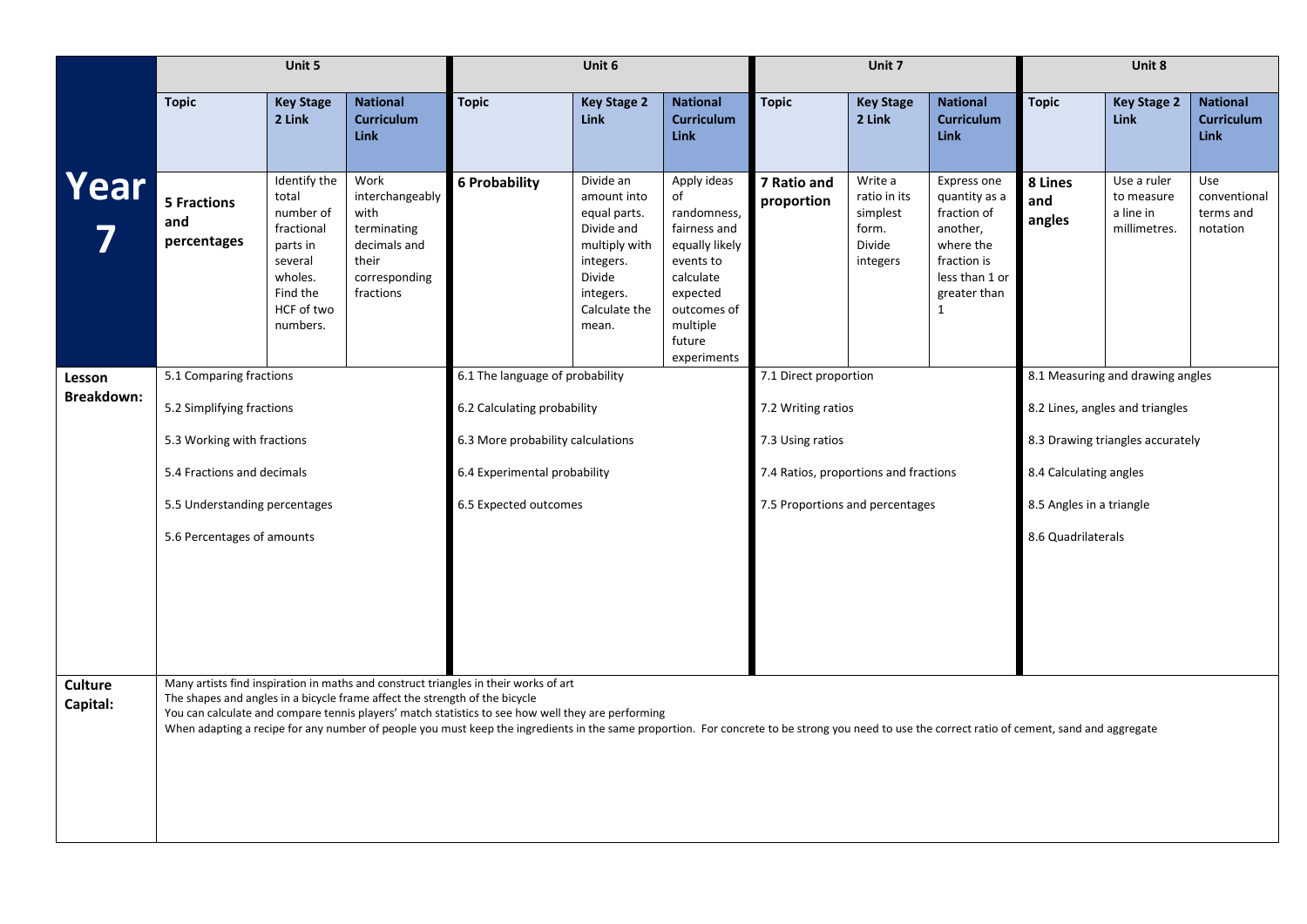|                             |                               | Unit 9                                                                    |                                                                           |                                                                                                                                                                                                                                                | <b>Unit 10</b>                                                                                 |                                                                                     |  |  |  |
|-----------------------------|-------------------------------|---------------------------------------------------------------------------|---------------------------------------------------------------------------|------------------------------------------------------------------------------------------------------------------------------------------------------------------------------------------------------------------------------------------------|------------------------------------------------------------------------------------------------|-------------------------------------------------------------------------------------|--|--|--|
|                             | <b>Topic</b>                  | <b>Key Stage</b><br>2 Link                                                | <b>National</b><br><b>Curriculum</b><br><b>Link</b>                       | <b>Topic</b>                                                                                                                                                                                                                                   | <b>Key Stage 2</b><br>Link                                                                     | <b>National</b><br><b>Curriculum</b><br>Link                                        |  |  |  |
| Year                        | 9 Sequences<br>and graphs     | Identify<br>term-to-<br>term rules.<br>Generate<br>terms of a<br>sequence | work with<br>coordinates in<br>all four<br>quadrants                      | 10<br><b>Transformations</b>                                                                                                                                                                                                                   | Identify<br>identical<br>shapes.<br>Simple single-<br>digit<br>multiplication<br>and division. | use the basic<br>congruence<br>criteria for<br>triangles<br>(SSS, SAS,<br>ASA, RHS) |  |  |  |
| Lesson<br><b>Breakdown:</b> | 9.1 Sequences                 |                                                                           |                                                                           | 10.1 Congruency and enlargements                                                                                                                                                                                                               |                                                                                                |                                                                                     |  |  |  |
|                             | 9.2 Pattern sequences         |                                                                           |                                                                           | 10.2 Symmetry                                                                                                                                                                                                                                  |                                                                                                |                                                                                     |  |  |  |
|                             | 9.3 Coordinates and midpoints |                                                                           |                                                                           | 10.3 Reflection                                                                                                                                                                                                                                |                                                                                                |                                                                                     |  |  |  |
|                             | 9.4 Extending sequences       |                                                                           |                                                                           | 10.4 Rotation                                                                                                                                                                                                                                  |                                                                                                |                                                                                     |  |  |  |
|                             | 9.5 Straight-line graphs      |                                                                           |                                                                           | 10.5 Translations and combined transformations                                                                                                                                                                                                 |                                                                                                |                                                                                     |  |  |  |
|                             | 9.6 Position-to-term rules    |                                                                           |                                                                           |                                                                                                                                                                                                                                                |                                                                                                |                                                                                     |  |  |  |
|                             |                               |                                                                           |                                                                           |                                                                                                                                                                                                                                                |                                                                                                |                                                                                     |  |  |  |
|                             |                               |                                                                           |                                                                           |                                                                                                                                                                                                                                                |                                                                                                |                                                                                     |  |  |  |
|                             |                               |                                                                           |                                                                           |                                                                                                                                                                                                                                                |                                                                                                |                                                                                     |  |  |  |
|                             |                               |                                                                           |                                                                           |                                                                                                                                                                                                                                                |                                                                                                |                                                                                     |  |  |  |
| <b>Culture</b><br>Capital:  |                               |                                                                           | The army has used coordinates for hundreds of years to pinpoint locations | Many things around us follow a pattern. Knowing how a pattern continues can help us know what to expect<br>Logo designers must think about what a logo will look like when enlarged from their small computer screen on to big advertisements. |                                                                                                |                                                                                     |  |  |  |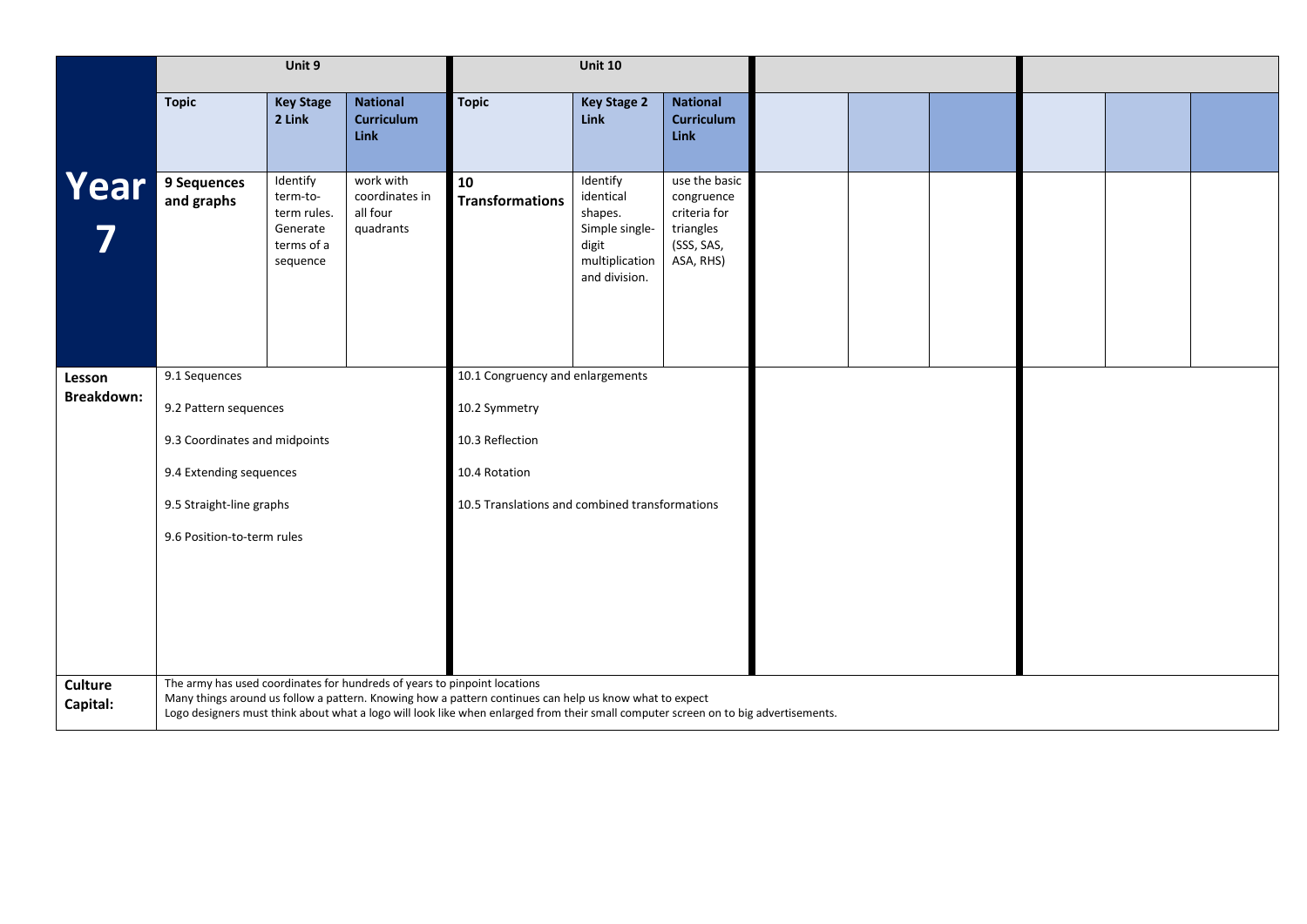|                            |                                                                                                                                                                                                                                                                                                                                                                                                                                                                                                                                           | Unit 1                                                                                   |                                                                                            |                        | Unit 2                                                                                                                                                                 |                                                                                                                                                                       |                                       | Unit 3                                                                                                                                       |                                                                                                                                                   |                                                                   | Unit 4                                                           |                                                                                                               |
|----------------------------|-------------------------------------------------------------------------------------------------------------------------------------------------------------------------------------------------------------------------------------------------------------------------------------------------------------------------------------------------------------------------------------------------------------------------------------------------------------------------------------------------------------------------------------------|------------------------------------------------------------------------------------------|--------------------------------------------------------------------------------------------|------------------------|------------------------------------------------------------------------------------------------------------------------------------------------------------------------|-----------------------------------------------------------------------------------------------------------------------------------------------------------------------|---------------------------------------|----------------------------------------------------------------------------------------------------------------------------------------------|---------------------------------------------------------------------------------------------------------------------------------------------------|-------------------------------------------------------------------|------------------------------------------------------------------|---------------------------------------------------------------------------------------------------------------|
|                            | <b>Topic</b>                                                                                                                                                                                                                                                                                                                                                                                                                                                                                                                              | <b>Key Stage 2</b><br><b>Link</b>                                                        | <b>National</b><br><b>Curriculum</b><br><b>Link</b>                                        | <b>Topic</b>           | <b>Key Stage 2</b><br><b>Link</b>                                                                                                                                      | <b>National</b><br><b>Curriculum</b><br><b>Link</b>                                                                                                                   | <b>Topic</b>                          | <b>Key Stage 2</b><br><b>Link</b>                                                                                                            | <b>National</b><br><b>Curriculum</b><br><b>Link</b>                                                                                               | <b>Topic</b>                                                      | <b>Key Stage 2</b><br><b>Link</b>                                | <b>National</b><br><b>Curriculum</b><br><b>Link</b>                                                           |
| Year                       | 1 Number                                                                                                                                                                                                                                                                                                                                                                                                                                                                                                                                  | Addition and<br>subtraction<br>using a<br>written<br>method.<br>Estimate by<br>rounding. | apply the four<br>operations,<br>including<br>formal<br>written<br>methods, to<br>integers | 2 Area and<br>volume   | Work out the<br>area of a<br>triangle by<br>counting<br>squares.<br>Work out the<br>perimeter<br>and area of a<br>compound<br>shape made<br>from<br>rectangles<br>only | identify<br>properties of<br>the faces,<br>surfaces,<br>edges and<br>vertices of:<br>cubes,<br>cuboids,<br>prisms,<br>cylinders,<br>pyramids,<br>cones and<br>spheres | 3 Statistics,<br>graphs and<br>charts | Drawing a<br>circle and<br>radius<br>Drawing<br>acute and<br>obtuse angle<br>Working out<br>simple<br>fractions and<br>percentages<br>of 360 | interpret and<br>construct<br>tables, charts<br>and diagrams,<br>including<br>frequency<br>tables, bar<br>charts, pie<br>charts and<br>pictograms | $\overline{\mathbf{4}}$<br><b>Expressions</b><br>and<br>equations | Index<br>notation for a<br>product.<br>Simplifying<br>like terms | substitute<br>numerical<br>values into<br>formulae and<br>expressions,<br>including<br>scientific<br>formulae |
| Lesson                     | 1.1 Calculations                                                                                                                                                                                                                                                                                                                                                                                                                                                                                                                          |                                                                                          |                                                                                            | 2.1 Area of a triangle |                                                                                                                                                                        |                                                                                                                                                                       | 3.1 Pie charts                        |                                                                                                                                              |                                                                                                                                                   | 4.1 Algebraic powers                                              |                                                                  |                                                                                                               |
| <b>Breakdown:</b>          | 1.2 Divisibility and division                                                                                                                                                                                                                                                                                                                                                                                                                                                                                                             |                                                                                          |                                                                                            |                        | 2.2 Area of a parallelogram and trapezium                                                                                                                              |                                                                                                                                                                       | 3.2 Using tables                      |                                                                                                                                              |                                                                                                                                                   | 4.2 Expressions and brackets                                      |                                                                  |                                                                                                               |
|                            | 1.3 Calculating with negative integers                                                                                                                                                                                                                                                                                                                                                                                                                                                                                                    |                                                                                          |                                                                                            |                        | 2.3 Volume of cubes and cuboids                                                                                                                                        |                                                                                                                                                                       | 3.3 Stem and leaf diagrams            |                                                                                                                                              |                                                                                                                                                   | 4.3 Factorising expressions                                       |                                                                  |                                                                                                               |
|                            | 1.4 Powers and roots                                                                                                                                                                                                                                                                                                                                                                                                                                                                                                                      |                                                                                          |                                                                                            |                        | 2.4 2D representations of 3D solids                                                                                                                                    |                                                                                                                                                                       | 3.4 Comparing data                    |                                                                                                                                              |                                                                                                                                                   | 4.4 One-step equations                                            |                                                                  |                                                                                                               |
|                            | 1.5 Powers, roots and brackets                                                                                                                                                                                                                                                                                                                                                                                                                                                                                                            |                                                                                          |                                                                                            |                        | 2.5 Surface area of cubes and cuboids                                                                                                                                  |                                                                                                                                                                       | 3.5 Scatter graphs                    |                                                                                                                                              |                                                                                                                                                   | 4.5 Two-step equations                                            |                                                                  |                                                                                                               |
|                            | 1.6 Multiples and factors                                                                                                                                                                                                                                                                                                                                                                                                                                                                                                                 |                                                                                          |                                                                                            | 2.6 Measures           |                                                                                                                                                                        |                                                                                                                                                                       | 3.6 Misleading graphs                 |                                                                                                                                              |                                                                                                                                                   | 4.6 The balancing method                                          |                                                                  |                                                                                                               |
| <b>Culture</b><br>Capital: | Companies compare their performance to other companies, to work out whether they are doing better or worse than their competitors.<br>The tourist industry uses pie charts to see which types of tourist attraction are most popular<br>Glass manufacturers often have to work out the areas of triangles to calculate the amount of glass required for some window<br>The lowest common multiple helps us predict when orbiting satellites will line up.<br>Surveyors, engineers and architects use square roots to find unknown lengths |                                                                                          |                                                                                            |                        |                                                                                                                                                                        |                                                                                                                                                                       |                                       |                                                                                                                                              |                                                                                                                                                   |                                                                   |                                                                  |                                                                                                               |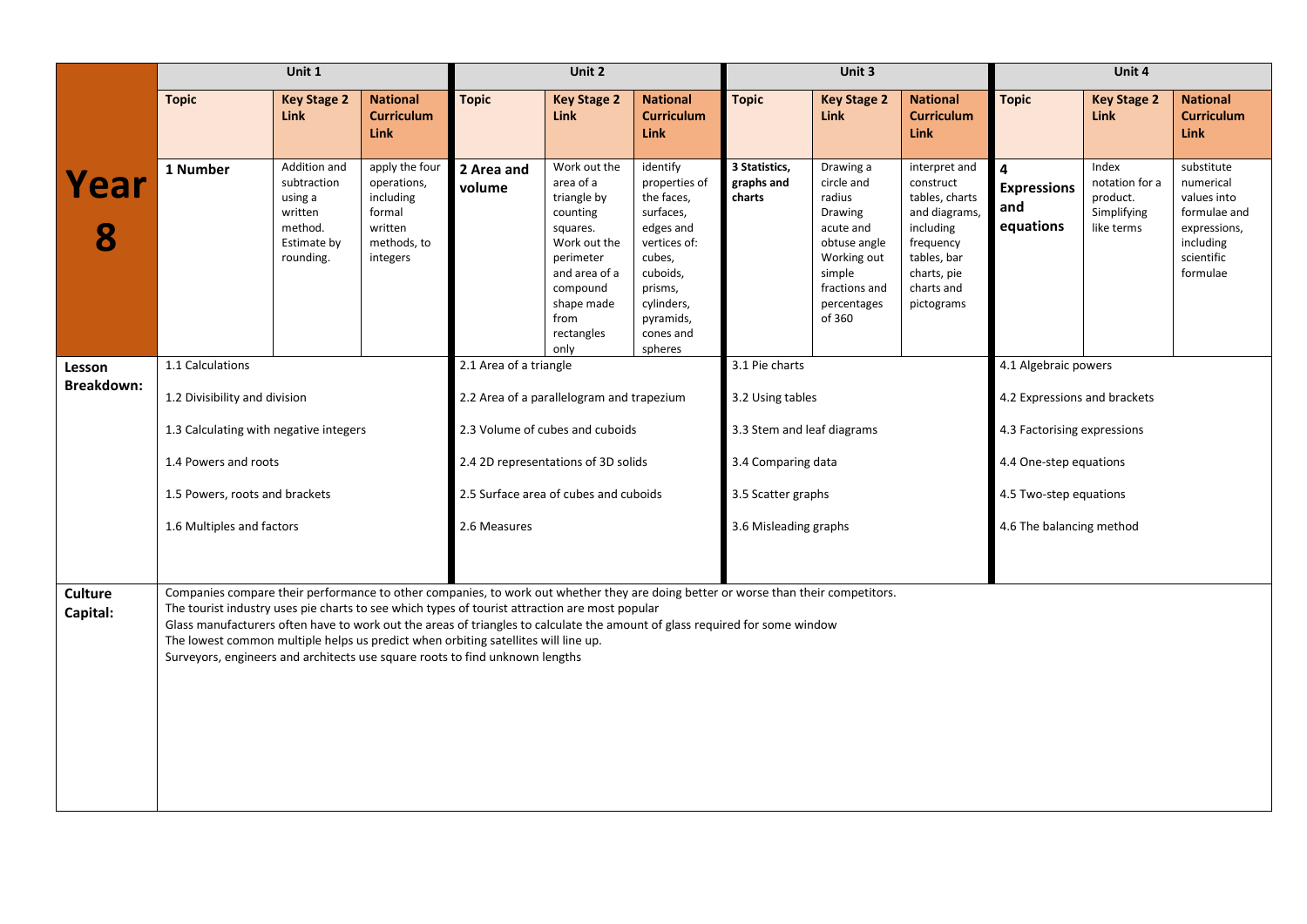|                            |                                                                                                                                                                                                                                                                                                                                                                                                                                                                                                                                                                                                                                                                                                                                                                                                              | Unit 5                                           |                                                                                                                           |                                | Unit 6                                                                                  |                                                                                                                                   |                              | Unit 7                                                            |                                                                                                                                     |                                              | Unit 8                                                            |                                                                                                                              |
|----------------------------|--------------------------------------------------------------------------------------------------------------------------------------------------------------------------------------------------------------------------------------------------------------------------------------------------------------------------------------------------------------------------------------------------------------------------------------------------------------------------------------------------------------------------------------------------------------------------------------------------------------------------------------------------------------------------------------------------------------------------------------------------------------------------------------------------------------|--------------------------------------------------|---------------------------------------------------------------------------------------------------------------------------|--------------------------------|-----------------------------------------------------------------------------------------|-----------------------------------------------------------------------------------------------------------------------------------|------------------------------|-------------------------------------------------------------------|-------------------------------------------------------------------------------------------------------------------------------------|----------------------------------------------|-------------------------------------------------------------------|------------------------------------------------------------------------------------------------------------------------------|
|                            | <b>Topic</b>                                                                                                                                                                                                                                                                                                                                                                                                                                                                                                                                                                                                                                                                                                                                                                                                 | <b>Key Stage 2</b><br><b>Link</b>                | <b>National</b><br><b>Curriculum</b><br><b>Link</b>                                                                       | <b>Topic</b>                   | <b>Key Stage 2</b><br><b>Link</b>                                                       | <b>National</b><br><b>Curriculum</b><br><b>Link</b>                                                                               | <b>Topic</b>                 | <b>Key Stage 2</b><br><b>Link</b>                                 | <b>National</b><br><b>Curriculum</b><br><b>Link</b>                                                                                 | <b>Topic</b>                                 | <b>Key Stage 2</b><br><b>Link</b>                                 | <b>National</b><br><b>Curriculum</b><br><b>Link</b>                                                                          |
| Year                       | 5 Real-life graphs                                                                                                                                                                                                                                                                                                                                                                                                                                                                                                                                                                                                                                                                                                                                                                                           | Reading<br>values from a<br>conversion<br>graph. | identify and<br>interpret<br>gradients and<br>intercepts of<br>linear<br>functions<br>graphically<br>and<br>algebraically | <b>6 Decimals</b><br>and ratio | Arranging in<br>ascending<br>order<br>(including<br>negative and<br>decimal<br>numbers) | order positive<br>and negative<br>integers,<br>decimals and<br>fractions; use<br>the symbols $=$ ,<br>$\neq, <, >$ , $\leq, \geq$ | 7 Lines and<br>angles        | Describe line<br>and rotational<br>symmetry of<br>quadrilaterals. | apply the<br>properties of<br>angles at a<br>point, angles<br>at a point on a<br>straight line,<br>vertically<br>opposite<br>angles | 8<br><b>Calculating</b><br>with<br>fractions | Calculate<br>fractions of<br>quantities<br>Simplify<br>fractions. | apply the four<br>operations,<br>including formal<br>written<br>methods, to<br>integers,<br>decimals and<br>simple fractions |
| Lesson                     | 5.1 Conversion graphs                                                                                                                                                                                                                                                                                                                                                                                                                                                                                                                                                                                                                                                                                                                                                                                        |                                                  |                                                                                                                           |                                | 6.1 Ordering decimals and rounding                                                      |                                                                                                                                   | 7.1 Quadrilaterals           |                                                                   |                                                                                                                                     | 8.1 Ordering fractions                       |                                                                   |                                                                                                                              |
| <b>Breakdown:</b>          | 5.2 Distance-time graphs                                                                                                                                                                                                                                                                                                                                                                                                                                                                                                                                                                                                                                                                                                                                                                                     |                                                  |                                                                                                                           | 6.2 Place-value calculations   |                                                                                         |                                                                                                                                   |                              | 7.2 Alternate angles and proof                                    |                                                                                                                                     |                                              | 8.2 Adding and subtracting fractions                              |                                                                                                                              |
|                            | 5.3 Line graphs                                                                                                                                                                                                                                                                                                                                                                                                                                                                                                                                                                                                                                                                                                                                                                                              |                                                  |                                                                                                                           | 6.3 Calculations with decimals |                                                                                         |                                                                                                                                   | 7.3 Angles in parallel lines |                                                                   |                                                                                                                                     | 8.3 Multiplying fractions                    |                                                                   |                                                                                                                              |
|                            | 5.4 More line graphs                                                                                                                                                                                                                                                                                                                                                                                                                                                                                                                                                                                                                                                                                                                                                                                         |                                                  |                                                                                                                           |                                | 6.4 Ratio and proportion with decimals                                                  |                                                                                                                                   |                              | 7.4 Exterior and interior angles                                  |                                                                                                                                     | 8.4 Dividing fractions                       |                                                                   |                                                                                                                              |
|                            | 5.5 Real-life graphs                                                                                                                                                                                                                                                                                                                                                                                                                                                                                                                                                                                                                                                                                                                                                                                         |                                                  |                                                                                                                           |                                |                                                                                         |                                                                                                                                   |                              | 7.5 Solving geometric problems                                    |                                                                                                                                     |                                              | 8.5 Calculating with mixed numbers                                |                                                                                                                              |
|                            | 5.6 Curved graphs                                                                                                                                                                                                                                                                                                                                                                                                                                                                                                                                                                                                                                                                                                                                                                                            |                                                  |                                                                                                                           |                                |                                                                                         |                                                                                                                                   |                              |                                                                   |                                                                                                                                     |                                              |                                                                   |                                                                                                                              |
| <b>Culture</b><br>Capital: | Opticians add reciprocal fractions to find out what type of lens you need in your glasses<br>Lengths and areas in real life are not usually whole numbers, so you need to be able to calculate with fractions and decimals too.<br>Bridge designers need to work out angles to provide the maximum amount of support for a bridge. Symmetrical frames give a bridge stability. Triangular frames are very strong. Rectangular frames are often<br>braced with angular reinforcement<br>Snooker players use angle properties to help plan their next shot. A snooker ball bounces off a cushion at the same angle it meets it. Around a corner, the middle leg of the path makes a right-angled triangle.<br>All other angles can be found using this information, e.g. the first and last legs are parallel. |                                                  |                                                                                                                           |                                |                                                                                         |                                                                                                                                   |                              |                                                                   |                                                                                                                                     |                                              |                                                                   |                                                                                                                              |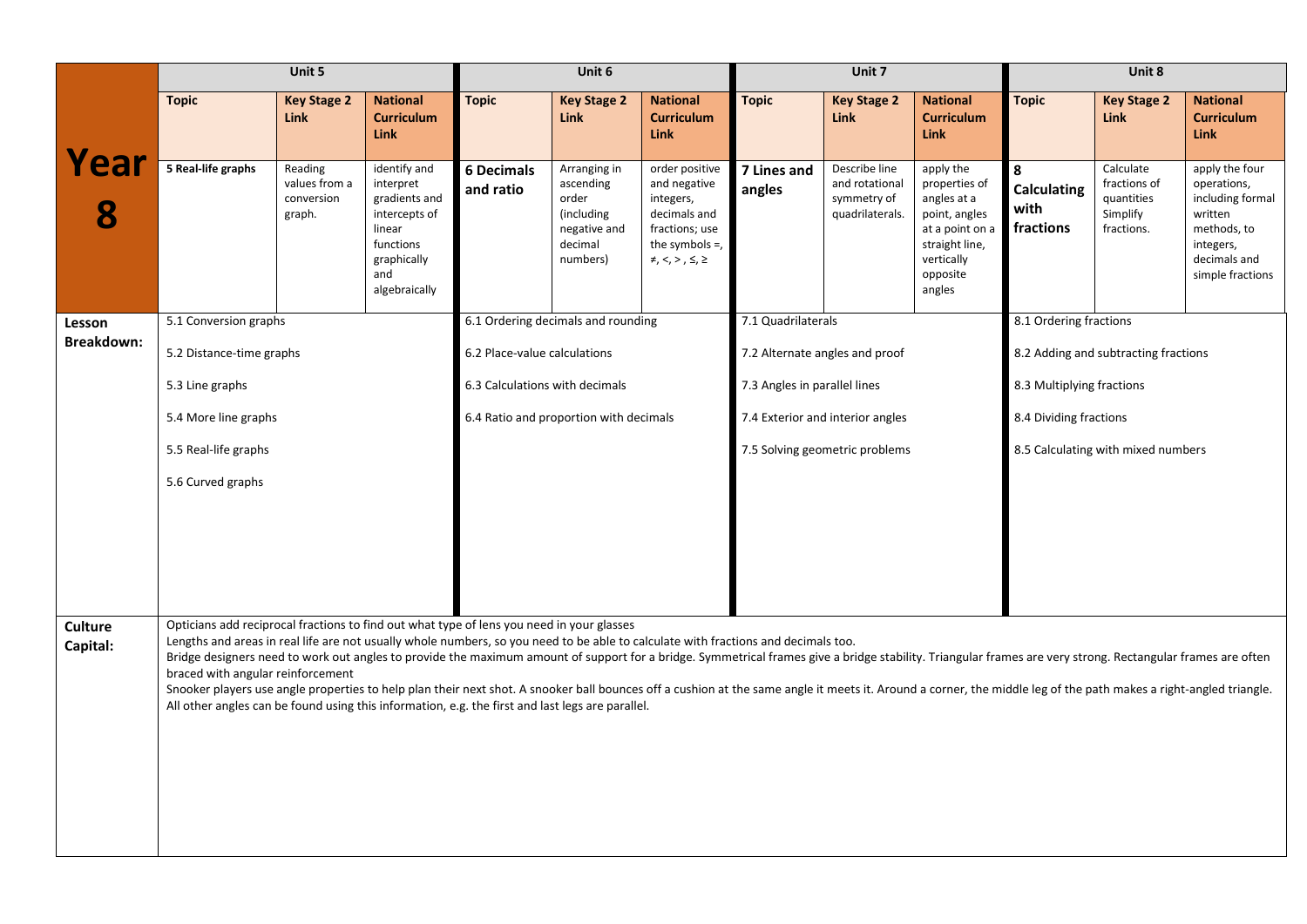|                             |                                 | Unit 9                                                                                                                      |                                                                                                                                |                                                    | <b>Unit 10</b>                                                                                                                                                     |                                                           |
|-----------------------------|---------------------------------|-----------------------------------------------------------------------------------------------------------------------------|--------------------------------------------------------------------------------------------------------------------------------|----------------------------------------------------|--------------------------------------------------------------------------------------------------------------------------------------------------------------------|-----------------------------------------------------------|
|                             | <b>Topic</b>                    | <b>Key Stage 2</b><br><b>Link</b>                                                                                           | <b>National</b><br><b>Curriculum</b><br><b>Link</b>                                                                            | <b>Topic</b>                                       | <b>Key Stage 2</b><br><b>Link</b>                                                                                                                                  | <b>National</b><br><b>Curriculum</b><br><b>Link</b>       |
| Year                        | 9 Straight-line<br>graphs       | Use a straight<br>line graph<br>and<br>multiplication<br>and division<br>to solve direct<br>proportion<br>word<br>problems. | solve problems<br>involving direct<br>and inverse<br>proportion,<br>including<br>graphical and<br>algebraic<br>representations | 10<br>Percentages,<br>decimals<br>and<br>fractions | Use long<br>division to<br>divide by a<br>single digit<br>and obtain a<br>decimal<br>answer.<br>Know the<br>equivalence<br>of simple<br>fractions and<br>decimals. | interpret<br>fractions and<br>percentages<br>as operators |
| Lesson<br><b>Breakdown:</b> | 9.1 Direct proportion on graphs |                                                                                                                             |                                                                                                                                | 10.1 Fractions and decimals                        |                                                                                                                                                                    |                                                           |
|                             | 9.2 Gradients                   |                                                                                                                             |                                                                                                                                | 10.2 Equivalent proportions                        |                                                                                                                                                                    |                                                           |
|                             | 9.3 Equations of straight lines |                                                                                                                             |                                                                                                                                | 10.3 Writing percentages                           |                                                                                                                                                                    |                                                           |
|                             |                                 |                                                                                                                             |                                                                                                                                | 10.4 Percentages of amounts                        |                                                                                                                                                                    |                                                           |
|                             |                                 |                                                                                                                             |                                                                                                                                |                                                    |                                                                                                                                                                    |                                                           |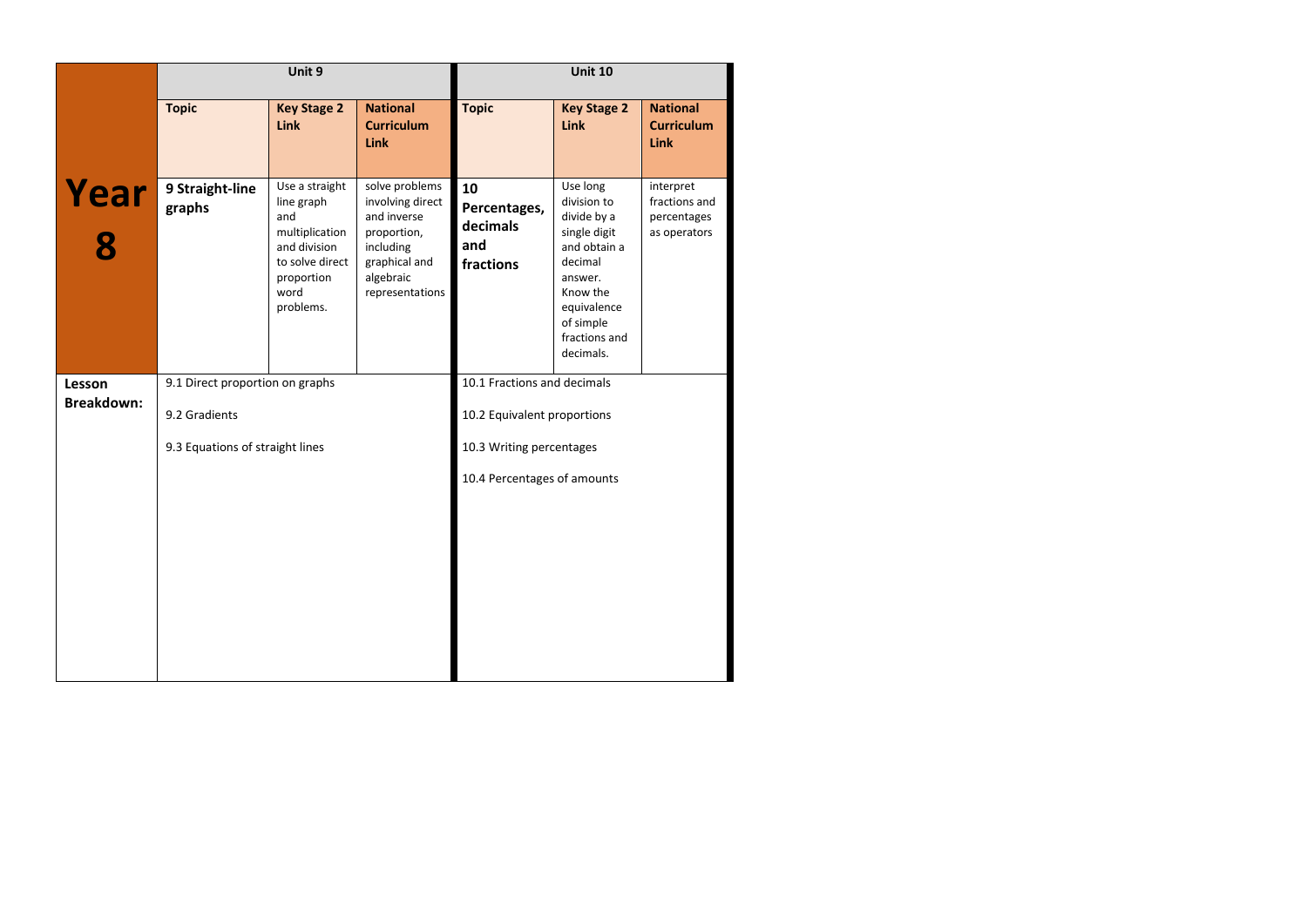|                      | Unit 1<br><b>Topic</b><br><b>National</b><br><b>Key Stage</b>                                                                                                                                                                                                                                                                                                                                                                                              |                                                                                                                                                                                   |                                                                                                                                           |                                    | Unit 2                                                                         |                                                                                                                                                                                      |                                   | Unit 3                                                                           |                                                                                                                                                                                                                                                     |                                          | Unit 4                                                                                                                                                  |                                                                                                                                                                                                |
|----------------------|------------------------------------------------------------------------------------------------------------------------------------------------------------------------------------------------------------------------------------------------------------------------------------------------------------------------------------------------------------------------------------------------------------------------------------------------------------|-----------------------------------------------------------------------------------------------------------------------------------------------------------------------------------|-------------------------------------------------------------------------------------------------------------------------------------------|------------------------------------|--------------------------------------------------------------------------------|--------------------------------------------------------------------------------------------------------------------------------------------------------------------------------------|-----------------------------------|----------------------------------------------------------------------------------|-----------------------------------------------------------------------------------------------------------------------------------------------------------------------------------------------------------------------------------------------------|------------------------------------------|---------------------------------------------------------------------------------------------------------------------------------------------------------|------------------------------------------------------------------------------------------------------------------------------------------------------------------------------------------------|
|                      |                                                                                                                                                                                                                                                                                                                                                                                                                                                            | 2 Link                                                                                                                                                                            | <b>Curriculum</b><br><b>Link</b>                                                                                                          | <b>Topic</b>                       | <b>Key Stage</b><br>2 Link                                                     | <b>National</b><br><b>Curriculum</b><br><b>Link</b>                                                                                                                                  | <b>Topic</b>                      | <b>Key Stage</b><br>2 Link                                                       | <b>National</b><br><b>Curriculum</b><br><b>Link</b>                                                                                                                                                                                                 | <b>Topic</b>                             | <b>Key Stage 2</b><br>Link                                                                                                                              | <b>National</b><br><b>Curriculum Link</b>                                                                                                                                                      |
| Year<br>9(F)         | 1 Number                                                                                                                                                                                                                                                                                                                                                                                                                                                   | Understand<br>the<br>meaning of<br>the words<br>'less than'.<br>Find a<br>fraction of a<br>number.<br>Recall<br>square<br>numbers.<br>Understand<br>the<br>meaning of<br>'total'. | order<br>positive and<br>negative<br>integers,<br>decimals and<br>fractions;<br>use the<br>symbols =, $\neq$ ,<br>$<, >, \le, \ge$        | 2 Algebra                          | Use the<br>four<br>operations<br>with<br>positive and<br>negative<br>integers. | understand<br>and use the<br>concepts and<br>vocabulary<br>of<br>expressions,<br>equations,<br>formulae,<br>identities,<br>inequalities,<br>terms and<br>factors                     | 3 Graphs,<br>tables and<br>charts | Read scales<br>on graphs<br>and plot<br>coordinates<br>in the first<br>quadrant. | Undertake<br>creative<br>projects that<br>involve<br>selecting,<br>using, and<br>combining<br>multiple<br>applications                                                                                                                              | <b>4 Fractions</b><br>and<br>percentages | Have a basic<br>understanding<br>of fractions as<br>being 'parts of<br>a whole' and<br>be able to<br>write one<br>value as a<br>fraction of<br>another. | use the concepts<br>and vocabulary of<br>prime numbers,<br>factors (divisors),<br>multiples,<br>common factors,<br>common<br>multiples, highest<br>common factor,<br>lowest common<br>multiple |
| Lesson<br>Breakdown: | 1.1 Calculations<br>1.2 Decimal numbers<br>1.3 Place value<br>1.4 Factors and multiples<br>1.5 Squares, cubes and roots<br>1.6 Index notation<br>1.7 Prime factors                                                                                                                                                                                                                                                                                         |                                                                                                                                                                                   | 2.1 Algebraic expressions<br>2.2 Simplifying expressions<br>2.3 Substitution<br>2.4 Formulae<br>2.5 Expanding brackets<br>2.6 Factorising | 2.7 Using expressions and formulae |                                                                                | 3.1 Frequency tables<br>3.2 Two-way tables<br>3.3 Representing data<br>3.4 Time series<br>3.5 Stem and leaf diagrams<br>3.6 Pie charts<br>3.7 Scatter graphs<br>3.8 Line of best fit |                                   |                                                                                  | 4.1 Working with fractions<br>4.2 Operations with fractions<br>4.3 Multiplying fractions<br>4.4 Dividing fractions<br>4.5 Fractions and decimals<br>4.6 Fractions and percentages<br>4.7 Calculating percentages 1<br>4.8 Calculating percentages 2 |                                          |                                                                                                                                                         |                                                                                                                                                                                                |
| Culture<br>Capital:  | Fractions can be found in ancient Indian writings. The fractions 1/2 and 3/4 have been found in a manuscript dating back to around 1000BC.<br>From as early as 1800BC, the Egyptians were working with fractions<br>A theme park could use a pie chart to show which of its rides was most popular<br>A scatter graph allows you to see the relationship between two sets of data, for example how house prices change as you get closer to a city centre. |                                                                                                                                                                                   |                                                                                                                                           |                                    |                                                                                |                                                                                                                                                                                      |                                   |                                                                                  |                                                                                                                                                                                                                                                     |                                          |                                                                                                                                                         |                                                                                                                                                                                                |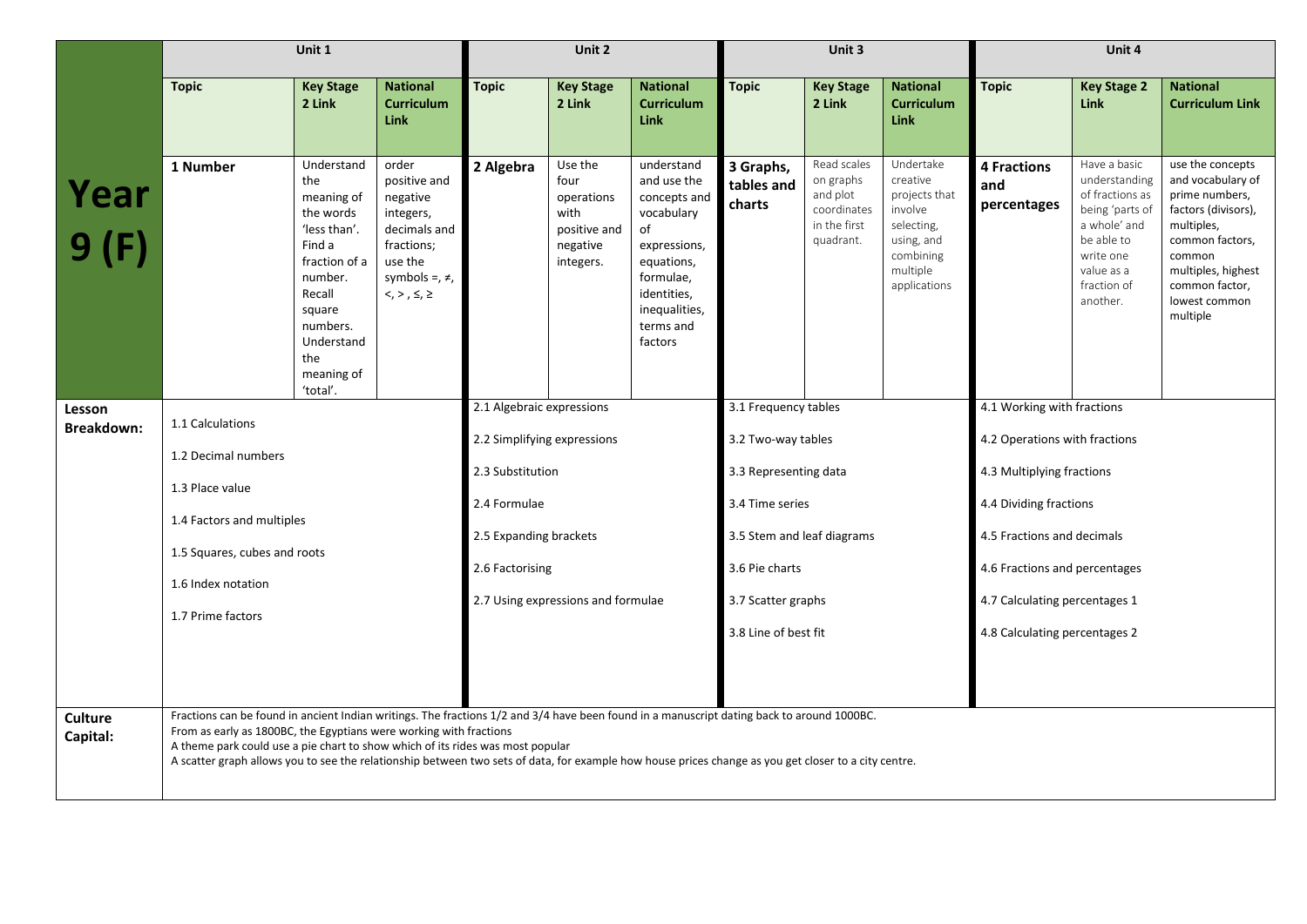|                            |                                               | Unit 5                                                                                                                                                              |                                                                                                                                                                  |                              | Unit 6                                                                                           |                                                                                                                                        |                              | Unit 7                                                                    |                                                                                                     |                                              | Unit 8                                                                                                                            |                                                                                                                                                           |
|----------------------------|-----------------------------------------------|---------------------------------------------------------------------------------------------------------------------------------------------------------------------|------------------------------------------------------------------------------------------------------------------------------------------------------------------|------------------------------|--------------------------------------------------------------------------------------------------|----------------------------------------------------------------------------------------------------------------------------------------|------------------------------|---------------------------------------------------------------------------|-----------------------------------------------------------------------------------------------------|----------------------------------------------|-----------------------------------------------------------------------------------------------------------------------------------|-----------------------------------------------------------------------------------------------------------------------------------------------------------|
|                            | <b>Topic</b>                                  | <b>Key Stage</b><br>2 Link                                                                                                                                          | <b>National</b><br><b>Curriculum</b><br><b>Link</b>                                                                                                              | <b>Topic</b>                 | <b>Key Stage</b><br>2 Link                                                                       | <b>National</b><br><b>Curriculum</b><br>Link                                                                                           | <b>Topic</b>                 | <b>Key Stage</b><br>2 Link                                                | <b>National</b><br><b>Curriculum</b><br><b>Link</b>                                                 | <b>Topic</b>                                 | <b>Key Stage</b><br>2 Link                                                                                                        | <b>National</b><br><b>Curriculum Link</b>                                                                                                                 |
| Year<br>9(F)               | 5 Equations,<br>inequalities and<br>sequences | Use<br>negative<br>numbers<br>with the<br>four<br>operations,<br>recall and<br>use the<br>hierarchy of<br>operations<br>and<br>understand<br>inverse<br>operations. | understand<br>and use the<br>concepts and<br>vocabulary<br>of<br>expressions,<br>equations,<br>formulae,<br>identities,<br>inequalities,<br>terms and<br>factors | <b>6 Angles</b>              | Name<br>angles and<br>distinguish<br>between<br>acute,<br>obtuse,<br>reflex and<br>right angles. | apply the<br>properties of<br>angles at a<br>point, angles<br>at a point on<br>a straight<br>line,<br>vertically<br>opposite<br>angles | <b>Averages</b><br>and range | Understand<br>that sharing<br>equally<br>involves<br>dividing a<br>total. | construct and<br>interpret<br>diagrams for<br>grouped<br>discrete data<br>and<br>continuous<br>data | 8 Perimeter,<br>area and<br>volume 1         | Identify and<br>name<br>common 3D<br>solids:<br>cubes,<br>cuboids,<br>prisms,<br>cylinders,<br>pyramids,<br>cones and<br>spheres. | identify<br>properties of the<br>faces, surfaces,<br>edges and<br>vertices of: cubes,<br>cuboids, prisms,<br>cylinders,<br>pyramids, cones<br>and spheres |
| Lesson                     | 5.1 Solving equations 1                       |                                                                                                                                                                     |                                                                                                                                                                  | 6.1 Properties of shapes     |                                                                                                  |                                                                                                                                        | 7.1 Mean and range           |                                                                           |                                                                                                     | 8.1 Rectangles, parallelograms and triangles |                                                                                                                                   |                                                                                                                                                           |
| Breakdown:                 | 5.2 Solving equations 2                       |                                                                                                                                                                     |                                                                                                                                                                  | 6.2 Angles in parallel lines |                                                                                                  |                                                                                                                                        | 7.2 Mode, median and range   |                                                                           |                                                                                                     | 8.2 Trapezia and changing units              |                                                                                                                                   |                                                                                                                                                           |
|                            | 5.3 Solving equations with brackets           |                                                                                                                                                                     |                                                                                                                                                                  | 6.3 Angles in triangles      |                                                                                                  |                                                                                                                                        | 7.3 Types of average         |                                                                           |                                                                                                     | 8.3 Area of compound shapes                  |                                                                                                                                   |                                                                                                                                                           |
|                            | 5.4 Introducing inequalities                  |                                                                                                                                                                     |                                                                                                                                                                  |                              | 6.4 Exterior and interior angles                                                                 |                                                                                                                                        | 7.4 Estimating the mean      |                                                                           |                                                                                                     | 8.4 Surface area of 3D solids                |                                                                                                                                   |                                                                                                                                                           |
|                            | 5.5 More inequalities                         |                                                                                                                                                                     |                                                                                                                                                                  |                              | 6.5 More exterior and interior angles                                                            |                                                                                                                                        | 7.5 Sampling                 |                                                                           |                                                                                                     | 8.5 Volume of prisms                         |                                                                                                                                   |                                                                                                                                                           |
|                            | 5.6 More formulae                             |                                                                                                                                                                     |                                                                                                                                                                  | 6.6 Geometrical patterns     |                                                                                                  |                                                                                                                                        |                              |                                                                           |                                                                                                     | 8.6 More volume and surface area             |                                                                                                                                   |                                                                                                                                                           |
|                            | 5.7 Generating sequences                      |                                                                                                                                                                     |                                                                                                                                                                  |                              |                                                                                                  |                                                                                                                                        |                              |                                                                           |                                                                                                     |                                              |                                                                                                                                   |                                                                                                                                                           |
|                            | 5.8 Using the nth term of a sequence          |                                                                                                                                                                     |                                                                                                                                                                  |                              |                                                                                                  |                                                                                                                                        |                              |                                                                           |                                                                                                     |                                              |                                                                                                                                   |                                                                                                                                                           |
|                            |                                               |                                                                                                                                                                     |                                                                                                                                                                  |                              |                                                                                                  |                                                                                                                                        |                              |                                                                           |                                                                                                     |                                              |                                                                                                                                   |                                                                                                                                                           |
|                            |                                               |                                                                                                                                                                     |                                                                                                                                                                  |                              |                                                                                                  |                                                                                                                                        |                              |                                                                           |                                                                                                     |                                              |                                                                                                                                   |                                                                                                                                                           |
| <b>Culture</b><br>Capital: |                                               |                                                                                                                                                                     |                                                                                                                                                                  |                              |                                                                                                  |                                                                                                                                        |                              |                                                                           |                                                                                                     |                                              |                                                                                                                                   |                                                                                                                                                           |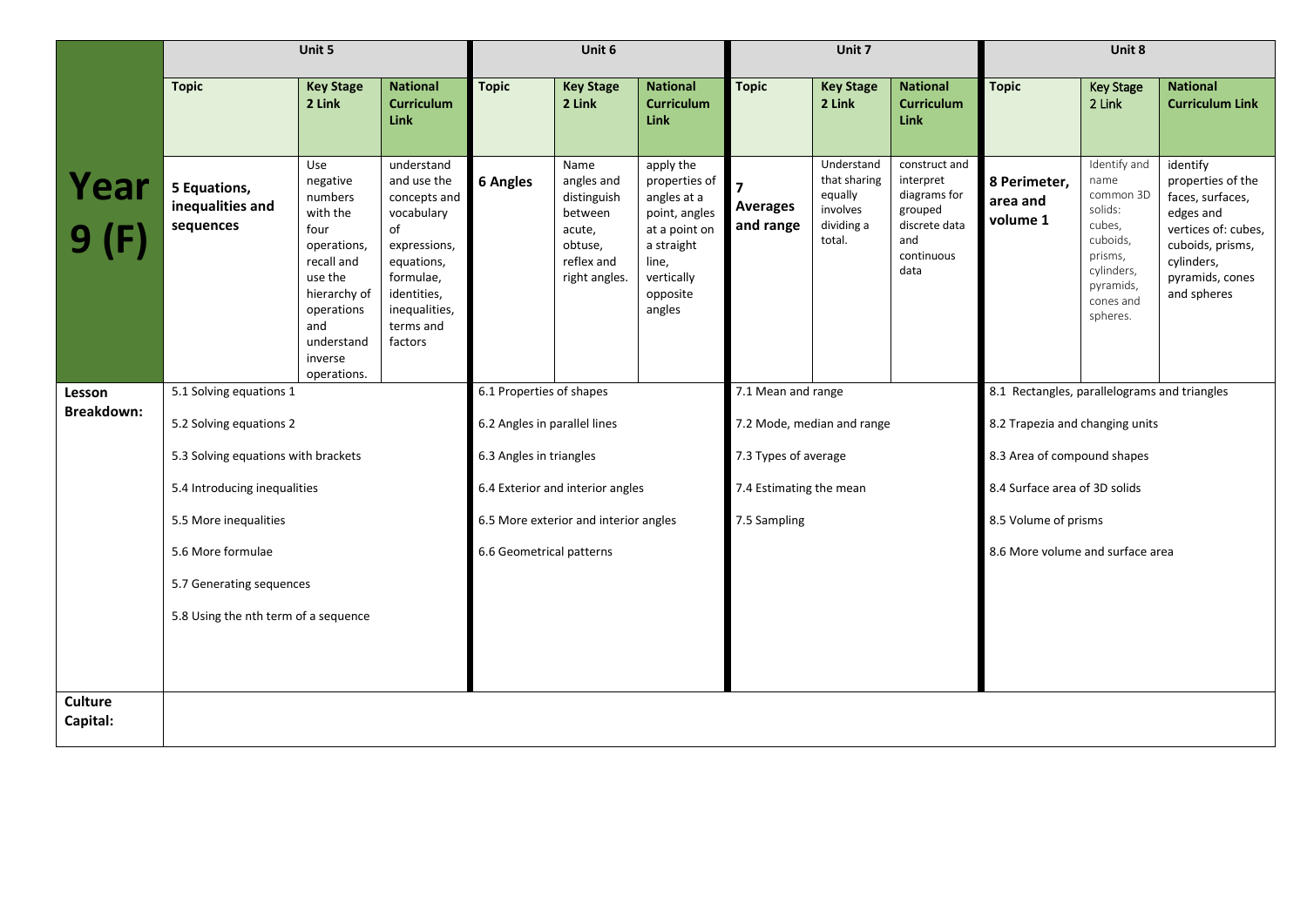|                            | Unit 1                                                                                                                                                                                                                                                                                                                                                                                 |                                                                                                                                        |                                                                                                                                                                   |                          | Unit 2                                                                                                                                                             |                                                                                                           |                                             | Unit 3                                                                                                                     |                                                                                                                                                   |                                          | Unit 4                                                                           |                                                        |
|----------------------------|----------------------------------------------------------------------------------------------------------------------------------------------------------------------------------------------------------------------------------------------------------------------------------------------------------------------------------------------------------------------------------------|----------------------------------------------------------------------------------------------------------------------------------------|-------------------------------------------------------------------------------------------------------------------------------------------------------------------|--------------------------|--------------------------------------------------------------------------------------------------------------------------------------------------------------------|-----------------------------------------------------------------------------------------------------------|---------------------------------------------|----------------------------------------------------------------------------------------------------------------------------|---------------------------------------------------------------------------------------------------------------------------------------------------|------------------------------------------|----------------------------------------------------------------------------------|--------------------------------------------------------|
|                            | <b>Topic</b>                                                                                                                                                                                                                                                                                                                                                                           | <b>Key Stage</b><br>2 Link                                                                                                             | <b>National</b><br><b>Curriculum</b><br><b>Link</b>                                                                                                               | <b>Topic</b>             | <b>Key Stage</b><br>2 Link                                                                                                                                         | <b>National</b><br><b>Curriculum</b><br><b>Link</b>                                                       | <b>Topic</b>                                | <b>Key Stage</b><br>2 Link                                                                                                 | <b>National</b><br>Curriculum<br>Link                                                                                                             | <b>Topic</b>                             | <b>Key Stage 2</b><br>Link                                                       | <b>National</b><br><b>Curriculum Link</b>              |
| Year<br>9 (H)              | 1 Number                                                                                                                                                                                                                                                                                                                                                                               | Have a firm<br>grasp of<br>place value<br>and be able<br>to order<br>integers<br>and<br>decimals<br>and use the<br>four<br>operations. | apply the<br>four<br>operations,<br>including<br>formal<br>written<br>methods, to<br>integers,<br>decimals and<br>simple<br>fractions<br>(proper and<br>improper) | 2 Algebra                | Use<br>negative<br>numbers<br>with the<br>four<br>operations<br>and recall<br>and use<br>hierarchy of<br>operations<br>and<br>understand<br>inverse<br>operations. | generate<br>terms of a<br>sequence<br>from either a<br>term-to-<br>term or a<br>position-to-<br>term rule | Interpreting<br>and<br>representing<br>data | Read scales<br>on graphs,<br>draw<br>circles,<br>measure<br>angles and<br>plot<br>coordinates<br>in the first<br>quadrant. | interpret and<br>construct<br>tables, charts<br>and diagrams,<br>including<br>frequency<br>tables, bar<br>charts, pie<br>charts and<br>pictograms | 4 Fractions,<br>ratio and<br>percentages | Have a basic<br>understanding<br>of fractions as<br>being 'parts of<br>a whole'. | interpret fractions<br>and percentages<br>as operators |
| Lesson                     | 1.1 Number problems and reasoning                                                                                                                                                                                                                                                                                                                                                      |                                                                                                                                        |                                                                                                                                                                   | 2.1 Algebraic indices    |                                                                                                                                                                    |                                                                                                           | 3.1 Statistical diagrams 1                  |                                                                                                                            |                                                                                                                                                   | 4.1 Fractions                            |                                                                                  |                                                        |
| Breakdown:                 |                                                                                                                                                                                                                                                                                                                                                                                        |                                                                                                                                        |                                                                                                                                                                   |                          | 2.2 Expanding and factorising                                                                                                                                      |                                                                                                           | 3.2 Time series                             |                                                                                                                            |                                                                                                                                                   | 4.2 Ratios                               |                                                                                  |                                                        |
|                            | 1.3 HCF and LCM                                                                                                                                                                                                                                                                                                                                                                        | 1.2 Place value and estimating                                                                                                         |                                                                                                                                                                   |                          | 2.3 Equations                                                                                                                                                      |                                                                                                           | 3.3 Scatter graphs                          |                                                                                                                            |                                                                                                                                                   | 4.3 Ratio and proportion                 |                                                                                  |                                                        |
|                            | 1.4 Calculating with powers (indices)                                                                                                                                                                                                                                                                                                                                                  |                                                                                                                                        |                                                                                                                                                                   | 2.4 Formulae             |                                                                                                                                                                    |                                                                                                           | 3.4 Line of best fit                        |                                                                                                                            |                                                                                                                                                   | 4.4 Percentages                          |                                                                                  |                                                        |
|                            | 1.5 Zero, negative and fractional indices                                                                                                                                                                                                                                                                                                                                              |                                                                                                                                        |                                                                                                                                                                   | 2.5 Linear sequences     |                                                                                                                                                                    |                                                                                                           | 3.5 Averages and range                      |                                                                                                                            |                                                                                                                                                   | 4.5 Fractions, decimals and percentages  |                                                                                  |                                                        |
|                            | 1.6 Powers of 10 and standard form                                                                                                                                                                                                                                                                                                                                                     |                                                                                                                                        |                                                                                                                                                                   | 2.6 Non-linear sequences |                                                                                                                                                                    |                                                                                                           | 3.6 Statistical diagrams 2                  |                                                                                                                            |                                                                                                                                                   |                                          |                                                                                  |                                                        |
|                            | 1.7 Surds                                                                                                                                                                                                                                                                                                                                                                              |                                                                                                                                        |                                                                                                                                                                   |                          | 2.7 More expanding and factorising                                                                                                                                 |                                                                                                           |                                             |                                                                                                                            |                                                                                                                                                   |                                          |                                                                                  |                                                        |
|                            |                                                                                                                                                                                                                                                                                                                                                                                        |                                                                                                                                        |                                                                                                                                                                   |                          |                                                                                                                                                                    |                                                                                                           |                                             |                                                                                                                            |                                                                                                                                                   |                                          |                                                                                  |                                                        |
| <b>Culture</b><br>Capital: | Convert between currencies and measures.<br>Statistics are a major part of our everyday lives whether at work, rest or play. How does our salary compare to others? What about our physical properties such as height and weight? How does our phone and internet<br>usage compare to others?<br>Hairdressers use ratios to mix different dyes together to get the correct hair colour |                                                                                                                                        |                                                                                                                                                                   |                          |                                                                                                                                                                    |                                                                                                           |                                             |                                                                                                                            |                                                                                                                                                   |                                          |                                                                                  |                                                        |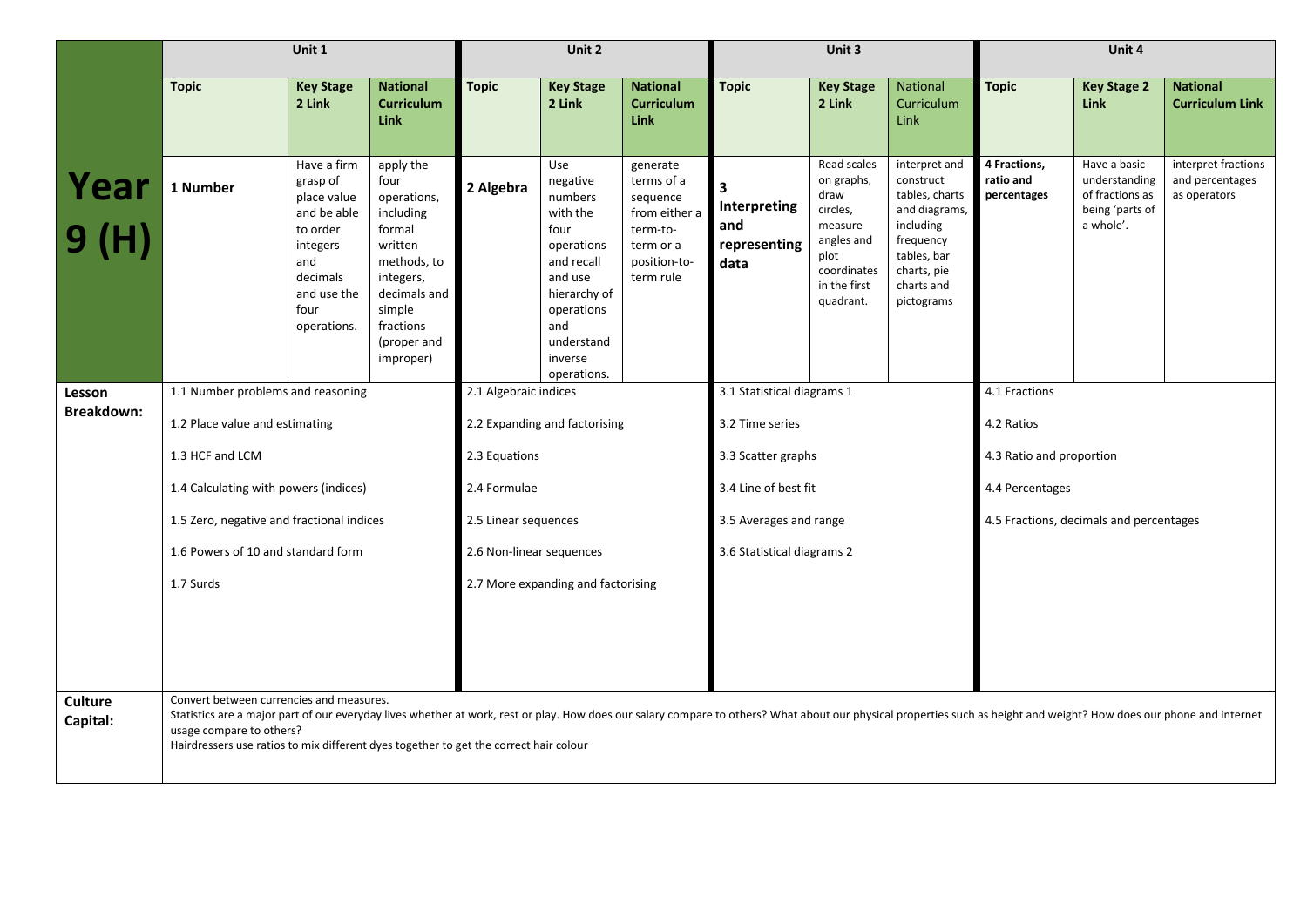|                             |                                                                                                                                                                                                                                                                                                                                                                                                                                                                                                                                                          | Unit 5                                                               |                                                                                                         |                        | Unit 6                                                                                                 |                                                                                                                                                                                                    |                           | Unit 7                                                  |                                                                                                                                                                       |                                                            | Unit 8                     |                                                     |  |
|-----------------------------|----------------------------------------------------------------------------------------------------------------------------------------------------------------------------------------------------------------------------------------------------------------------------------------------------------------------------------------------------------------------------------------------------------------------------------------------------------------------------------------------------------------------------------------------------------|----------------------------------------------------------------------|---------------------------------------------------------------------------------------------------------|------------------------|--------------------------------------------------------------------------------------------------------|----------------------------------------------------------------------------------------------------------------------------------------------------------------------------------------------------|---------------------------|---------------------------------------------------------|-----------------------------------------------------------------------------------------------------------------------------------------------------------------------|------------------------------------------------------------|----------------------------|-----------------------------------------------------|--|
|                             | <b>Topic</b>                                                                                                                                                                                                                                                                                                                                                                                                                                                                                                                                             | <b>Key Stage 2</b><br><b>Link</b>                                    | <b>National</b><br><b>Curriculum</b><br><b>Link</b>                                                     | <b>Topic</b>           | <b>Key Stage</b><br>2 Link                                                                             | <b>National</b><br><b>Curriculum</b><br><b>Link</b>                                                                                                                                                | <b>Topic</b>              | <b>Key Stage</b><br>2 Link                              | <b>National</b><br><b>Curriculum</b><br><b>Link</b>                                                                                                                   | <b>Topic</b>                                               | <b>Key Stage</b><br>2 Link | <b>National</b><br><b>Curriculum</b><br><b>Link</b> |  |
| Year<br>9 (H)               | 5 Angles and<br>trigonometry                                                                                                                                                                                                                                                                                                                                                                                                                                                                                                                             | Recognise<br>special types<br>of triangles<br>and<br>quadrilaterals. | Derive and<br>apply the<br>properties<br>and<br>definitions of<br>special types<br>of<br>quadrilaterals | 6 Graphs               | Identify<br>coordinates<br>of given<br>points in<br>the first<br>quadrant or<br>all four<br>quadrants. | use standard<br>units of<br>mass,<br>length, time,<br>money and<br>other<br>measures<br>(including)<br>standard<br>compound<br>measures)<br>using<br>decimal<br>quantities<br>where<br>appropriate | 7 Area<br>and<br>volume   | Know the<br>names and<br>properties<br>of 3D<br>shapes. | identify<br>properties of<br>the faces,<br>surfaces,<br>edges and<br>vertices of:<br>cubes,<br>cuboids,<br>prisms,<br>cylinders,<br>pyramids,<br>cones and<br>spheres | 8<br><b>Transformations</b><br>and<br>constructions        | Recognise<br>2D<br>shapes. | use scale factors,<br>scale diagrams<br>and maps    |  |
| Lesson<br><b>Breakdown:</b> | 5.1 Angle properties of triangles and quadrilaterals                                                                                                                                                                                                                                                                                                                                                                                                                                                                                                     |                                                                      |                                                                                                         | 6.1 Linear graphs      |                                                                                                        |                                                                                                                                                                                                    | 7.1 Perimeter and area    |                                                         |                                                                                                                                                                       | 8.1 3D solids                                              |                            |                                                     |  |
|                             | 5.2 Interior angles of a polygon                                                                                                                                                                                                                                                                                                                                                                                                                                                                                                                         |                                                                      |                                                                                                         | 6.2 More linear graphs |                                                                                                        |                                                                                                                                                                                                    | 7.2 Units and accuracy    |                                                         |                                                                                                                                                                       | 8.2 Reflection and rotation                                |                            |                                                     |  |
|                             | 5.3 Exterior angles of a polygon                                                                                                                                                                                                                                                                                                                                                                                                                                                                                                                         |                                                                      |                                                                                                         |                        | 6.3 Graphing rates of change                                                                           |                                                                                                                                                                                                    | 7.3 Prisms                |                                                         |                                                                                                                                                                       | 8.3 Enlargement                                            |                            |                                                     |  |
|                             | 5.4 Pythagoras' theorem 1                                                                                                                                                                                                                                                                                                                                                                                                                                                                                                                                |                                                                      |                                                                                                         | 6.4 Real-life graphs   |                                                                                                        |                                                                                                                                                                                                    | 7.4 Circles               |                                                         |                                                                                                                                                                       | 8.4 Transformations and combinations of<br>transformations |                            |                                                     |  |
|                             | 5.4 Pythagoras' theorem 1                                                                                                                                                                                                                                                                                                                                                                                                                                                                                                                                |                                                                      |                                                                                                         | 6.5 Line segments      |                                                                                                        |                                                                                                                                                                                                    | 7.5 Sectors of circles    |                                                         |                                                                                                                                                                       | 8.5 Bearings and scale drawings                            |                            |                                                     |  |
|                             | 5.6 Trigonometry 1                                                                                                                                                                                                                                                                                                                                                                                                                                                                                                                                       |                                                                      |                                                                                                         | 6.6 Quadratic graphs   |                                                                                                        |                                                                                                                                                                                                    | 7.6 Cylinders and spheres |                                                         |                                                                                                                                                                       | 8.6 Constructions 1                                        |                            |                                                     |  |
|                             | 5.7 Trigonometry 2                                                                                                                                                                                                                                                                                                                                                                                                                                                                                                                                       |                                                                      |                                                                                                         |                        | 6.7 Cubic and reciprocal graphs                                                                        |                                                                                                                                                                                                    | 7.7 Pyramids and cones    |                                                         |                                                                                                                                                                       | 8.7 Constructions 2                                        |                            |                                                     |  |
|                             |                                                                                                                                                                                                                                                                                                                                                                                                                                                                                                                                                          |                                                                      |                                                                                                         | 6.8 More graphs        |                                                                                                        |                                                                                                                                                                                                    |                           |                                                         |                                                                                                                                                                       |                                                            |                            |                                                     |  |
|                             |                                                                                                                                                                                                                                                                                                                                                                                                                                                                                                                                                          |                                                                      |                                                                                                         |                        |                                                                                                        |                                                                                                                                                                                                    |                           |                                                         |                                                                                                                                                                       |                                                            |                            |                                                     |  |
| <b>Culture</b><br>Capital:  | Traditional architects use compasses and rulers to draw accurate scale drawings.<br>Bearings are used for both air and sea travel.<br>Speedometers record the number of revolutions of the wheel and the time taken. Using the circumference you can then work out the distance.<br>Goods are packaged in shapes that pack easily on shelves, have space to show the name of the product and attractive pictures and are not easily knocked over. Packaging needs to be cheap to produce and not have<br>too much spare space around the product inside. |                                                                      |                                                                                                         |                        |                                                                                                        |                                                                                                                                                                                                    |                           |                                                         |                                                                                                                                                                       |                                                            |                            |                                                     |  |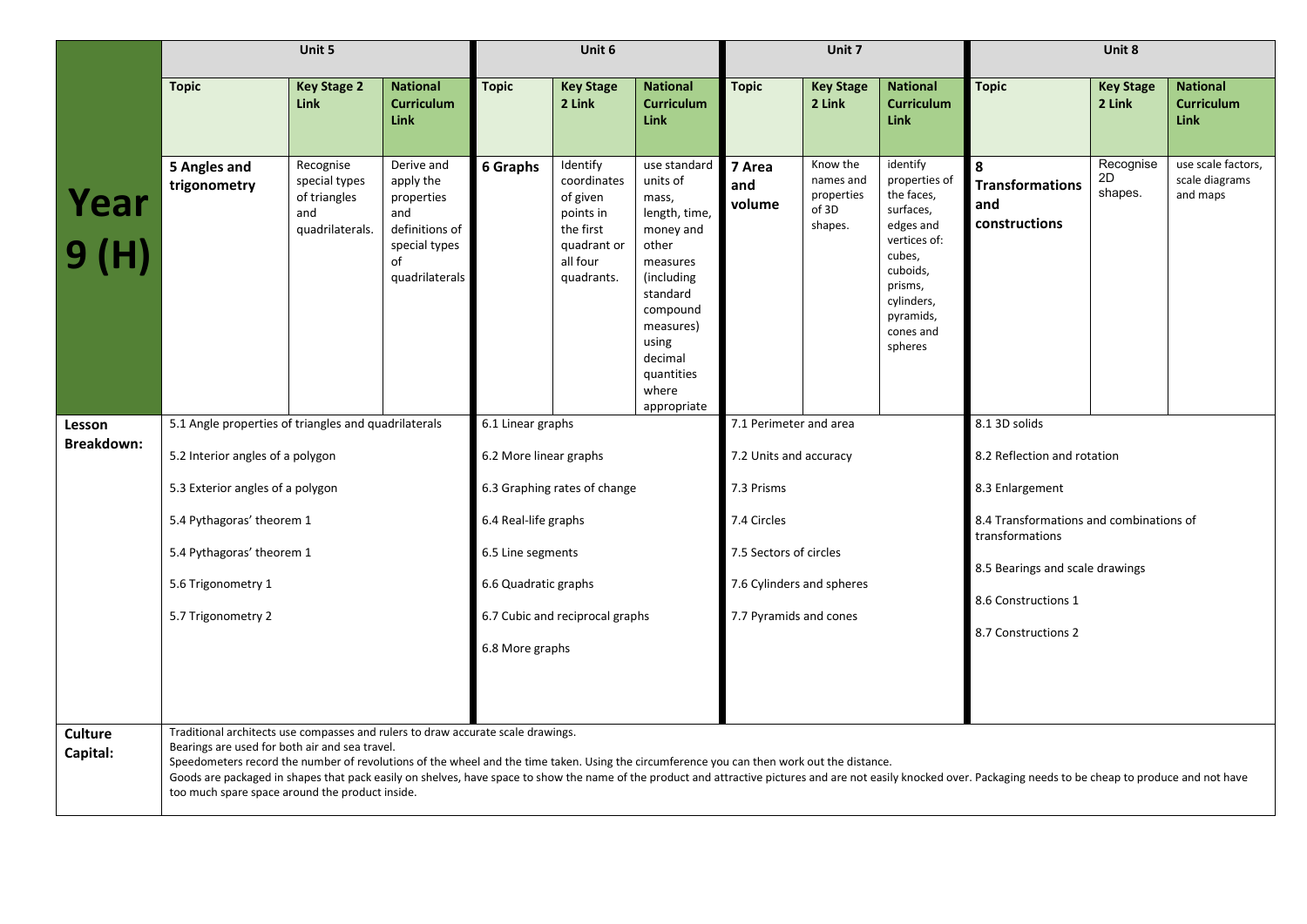|                             | Unit 9<br><b>Topic</b><br><b>National</b><br><b>Key Stage</b>                                                                                                                                    |                                                                      |                                                                                                                   |                                | <b>Unit 10</b>                          |                                                                                                                                                                                                         |                               | <b>Unit 11</b>                                |                                                                |                                                       | <b>Unit 12</b>                                               |                                                                           |
|-----------------------------|--------------------------------------------------------------------------------------------------------------------------------------------------------------------------------------------------|----------------------------------------------------------------------|-------------------------------------------------------------------------------------------------------------------|--------------------------------|-----------------------------------------|---------------------------------------------------------------------------------------------------------------------------------------------------------------------------------------------------------|-------------------------------|-----------------------------------------------|----------------------------------------------------------------|-------------------------------------------------------|--------------------------------------------------------------|---------------------------------------------------------------------------|
|                             |                                                                                                                                                                                                  | 3 Link                                                               | <b>Curriculum</b><br><b>Link</b>                                                                                  | <b>Topic</b>                   | <b>Key Stage</b><br>3 Link              | <b>National</b><br><b>Curriculum</b><br><b>Link</b>                                                                                                                                                     | <b>Topic</b>                  | <b>Key Stage</b><br>3 Link                    | <b>National</b><br><b>Curriculum</b><br><b>Link</b>            | <b>Topic</b>                                          | <b>Key Stage</b><br>3 Link                                   | <b>National</b><br><b>Curriculum Link</b>                                 |
| Year                        | 9 Graphs                                                                                                                                                                                         | "Draw a<br>graph of an<br>equation in<br>the form<br>$y = mx + c.$ " | plot graphs<br>of equations<br>that<br>correspond<br>to straight-<br>line graphs in<br>the<br>coordinate<br>plane | 10<br><b>Transformations</b>   | Reflect a<br>shape in a<br>mirror line. | identify,<br>describe and<br>construct<br>congruent<br>and similar<br>shapes,<br>including on<br>coordinate<br>axes, by<br>considering<br>rotation,<br>reflection,<br>translation<br>and<br>enlargement | 11 Ratio<br>and<br>proportion | Write ratios<br>using<br>correct<br>notation. | identify and<br>work with<br>fractions in<br>ratio<br>problems | 12 Right-<br>angled<br>triangles                      | Calculate<br>of simple<br>squares<br>and<br>square<br>roots. | calculate with<br>roots, and with<br>integer and<br>fractional<br>indices |
| Lesson<br><b>Breakdown:</b> | 9.1 Coordinates                                                                                                                                                                                  |                                                                      | 10.1 Translation                                                                                                  |                                |                                         | 11.1 Writing ratios                                                                                                                                                                                     |                               |                                               | .12.1 Pythagoras' theorem 1                                    |                                                       |                                                              |                                                                           |
|                             | 9.2 Linear graphs                                                                                                                                                                                |                                                                      |                                                                                                                   | 10.2 Reflection                |                                         |                                                                                                                                                                                                         | 11.2 Using ratios 1           |                                               |                                                                | 12.2 Pythagoras' theorem 2                            |                                                              |                                                                           |
|                             | 9.3 Gradient                                                                                                                                                                                     |                                                                      |                                                                                                                   | 10.3 Rotation                  |                                         |                                                                                                                                                                                                         | 11.3 Ratios and measures      |                                               |                                                                | 12.3 Trigonometry: the sine ratio 1                   |                                                              |                                                                           |
|                             | $9.4 y = mx + c$                                                                                                                                                                                 |                                                                      |                                                                                                                   | 10.4 Enlargement               |                                         |                                                                                                                                                                                                         | 11.4 Using ratios 2           |                                               |                                                                | 12.4 Trigonometry: the sine ratio 2                   |                                                              |                                                                           |
|                             | 9.5 Real-life graphs                                                                                                                                                                             |                                                                      |                                                                                                                   | 10.5 Describing enlargements   |                                         |                                                                                                                                                                                                         | 11.5 Comparing using ratios   |                                               |                                                                | 12.5 Trigonometry: the cosine ratio                   |                                                              |                                                                           |
|                             | 9.6 Distance-time graphs                                                                                                                                                                         |                                                                      |                                                                                                                   | 10.6 Combining transformations |                                         |                                                                                                                                                                                                         | 11.6 Using proportion         |                                               |                                                                | 12.6 Trigonometry: the tangent ratio                  |                                                              |                                                                           |
|                             | 9.7 More real-life graphs                                                                                                                                                                        |                                                                      |                                                                                                                   |                                |                                         |                                                                                                                                                                                                         | 11.7 Proportion and graphs    |                                               |                                                                | 12.7 Finding lengths and angles using<br>trigonometry |                                                              |                                                                           |
|                             |                                                                                                                                                                                                  |                                                                      |                                                                                                                   |                                |                                         |                                                                                                                                                                                                         | 11.8 Proportion problems      |                                               |                                                                |                                                       |                                                              |                                                                           |
|                             |                                                                                                                                                                                                  |                                                                      |                                                                                                                   |                                |                                         |                                                                                                                                                                                                         |                               |                                               |                                                                |                                                       |                                                              |                                                                           |
| <b>Culture</b>              | Pythagoras was a mathematician who lived in Greece around 2700 years ago. He is still remembered today for his work on geometry.<br>Outdoor pursuits need to have the correct supervision ratios |                                                                      |                                                                                                                   |                                |                                         |                                                                                                                                                                                                         |                               |                                               |                                                                |                                                       |                                                              |                                                                           |
| Capital:                    | Reflection is used by scientists and engineers to measure distance. Radar, telescopes and X-ray machines all use reflection to construct maps and pictures                                       |                                                                      |                                                                                                                   |                                |                                         |                                                                                                                                                                                                         |                               |                                               |                                                                |                                                       |                                                              |                                                                           |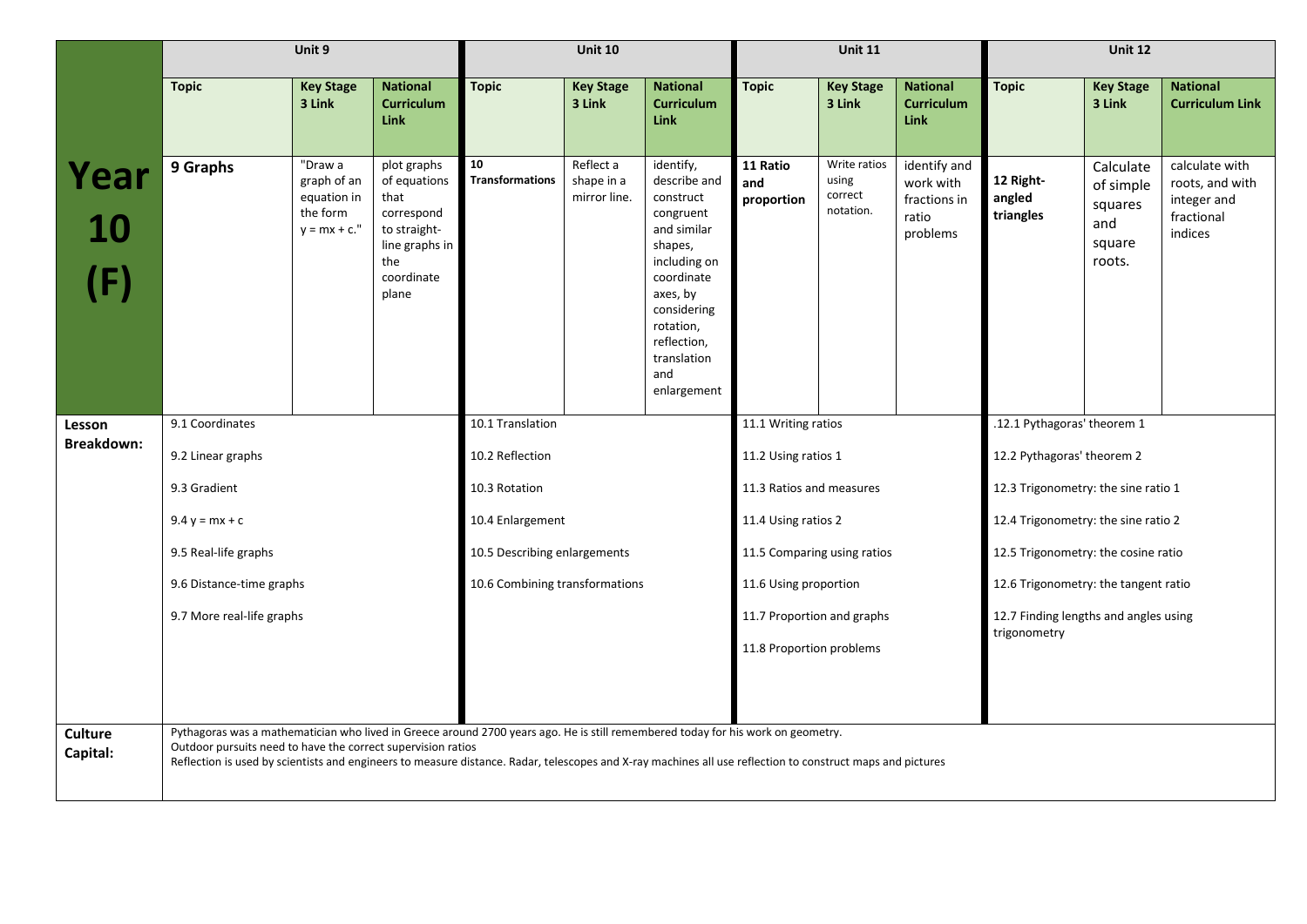|                            |                                                                                                                                                                                                                                                                                                                                                                                                         | Unit 13                                                                        |                                                                                                                                                                           |                                          | Unit 14                                |                                                                                            |                                              | <b>Unit 15</b>                                                            |                                                        |                                            | <b>Unit 16</b>                                                                        |                                                                                                                                                                     |
|----------------------------|---------------------------------------------------------------------------------------------------------------------------------------------------------------------------------------------------------------------------------------------------------------------------------------------------------------------------------------------------------------------------------------------------------|--------------------------------------------------------------------------------|---------------------------------------------------------------------------------------------------------------------------------------------------------------------------|------------------------------------------|----------------------------------------|--------------------------------------------------------------------------------------------|----------------------------------------------|---------------------------------------------------------------------------|--------------------------------------------------------|--------------------------------------------|---------------------------------------------------------------------------------------|---------------------------------------------------------------------------------------------------------------------------------------------------------------------|
|                            | <b>Topic</b>                                                                                                                                                                                                                                                                                                                                                                                            | <b>Key Stage 3</b><br>Link                                                     | <b>National</b><br><b>Curriculum</b><br><b>Link</b>                                                                                                                       | <b>Topic</b>                             | <b>Key Stage 3</b><br>Link             | <b>National</b><br><b>Curriculum</b><br>Link                                               | <b>Topic</b>                                 | Key<br>Stage 3<br><b>Link</b>                                             | <b>National</b><br><b>Curriculum</b><br><b>Link</b>    | <b>Topic</b>                               | Key<br>Stage 3<br><b>Link</b>                                                         | <b>National</b><br><b>Curriculum</b><br>Link                                                                                                                        |
| Year<br>10(F)              | 13 Probability                                                                                                                                                                                                                                                                                                                                                                                          | Write<br>probability<br>as a<br>fraction, a<br>decimal<br>and a<br>percentage. | Apply angle<br>facts, triangle<br>congruence,<br>similarity and<br>properties of<br>quadrilaterals<br>to conjecture<br>and derive<br>results about<br>angles and<br>sides | 14<br><b>Multiplicative</b><br>reasoning | Convert<br>percentages<br>to decimals. | use<br>standard<br>units of<br>mass,<br>length,<br>time,<br>money and<br>other<br>measures | 15<br>Constructions,<br>loci and<br>bearings | Identify<br>names of<br>2D<br>shapes<br>from<br>faces of<br>3D<br>solids. | use scale<br>factors,<br>scale<br>diagrams<br>and maps | 16<br>Quadratic<br>equations<br>and graphs | Copy and<br>complete<br>a table of<br>values and<br>plot a<br>straight<br>line graph. | plot and<br>interpret graphs<br>(including<br>reciprocal<br>graphs and<br>exponential<br>graphs) and<br>graphs of non-<br>standard<br>functions in real<br>contexts |
| Lesson                     | 13.1 Calculating probability                                                                                                                                                                                                                                                                                                                                                                            |                                                                                |                                                                                                                                                                           | 14.1 Percentages                         |                                        |                                                                                            | 15.1 3D solids                               |                                                                           |                                                        | 16.1 Expanding double brackets             |                                                                                       |                                                                                                                                                                     |
| <b>Breakdown:</b>          | 13.2 Two events                                                                                                                                                                                                                                                                                                                                                                                         |                                                                                |                                                                                                                                                                           | 14.2 Growth and decay                    |                                        |                                                                                            | 15.2 Plans and elevations                    |                                                                           |                                                        | 16.2 Plotting quadratic graphs             |                                                                                       |                                                                                                                                                                     |
|                            | 13.3 Experimental probability                                                                                                                                                                                                                                                                                                                                                                           |                                                                                |                                                                                                                                                                           | 14.3 Compound measures                   |                                        |                                                                                            | 15.3 Accurate drawings 1                     |                                                                           |                                                        | 16.3 Using quadratic graphs                |                                                                                       |                                                                                                                                                                     |
|                            | 13.4 Venn diagrams                                                                                                                                                                                                                                                                                                                                                                                      |                                                                                |                                                                                                                                                                           | 14.4 Distance, speed and time            |                                        |                                                                                            | 15.4 Scale drawings and maps                 |                                                                           |                                                        | 16.4 Factorising quadratic expressions     |                                                                                       |                                                                                                                                                                     |
|                            | 13.5 Tree diagrams                                                                                                                                                                                                                                                                                                                                                                                      |                                                                                |                                                                                                                                                                           | 14.5 Direct and inverse proportion       |                                        |                                                                                            | 15.5 Accurate drawings 2                     |                                                                           |                                                        |                                            |                                                                                       | 16.5 Solving quadratic equations algebraically                                                                                                                      |
|                            | 13.6 More tree diagrams                                                                                                                                                                                                                                                                                                                                                                                 |                                                                                |                                                                                                                                                                           |                                          |                                        |                                                                                            | 15.6 Constructions                           |                                                                           |                                                        |                                            |                                                                                       |                                                                                                                                                                     |
|                            |                                                                                                                                                                                                                                                                                                                                                                                                         |                                                                                |                                                                                                                                                                           |                                          |                                        |                                                                                            | 15.7 Loci and regions                        |                                                                           |                                                        |                                            |                                                                                       |                                                                                                                                                                     |
|                            |                                                                                                                                                                                                                                                                                                                                                                                                         |                                                                                |                                                                                                                                                                           |                                          |                                        |                                                                                            | 15.8 Bearings                                |                                                                           |                                                        |                                            |                                                                                       |                                                                                                                                                                     |
|                            |                                                                                                                                                                                                                                                                                                                                                                                                         |                                                                                |                                                                                                                                                                           |                                          |                                        |                                                                                            |                                              |                                                                           |                                                        |                                            |                                                                                       |                                                                                                                                                                     |
| <b>Culture</b><br>Capital: | Quadratic functions produce a curve called a parabola. An example of this is the headlights on a car<br>Architects use constructions to draw plans for new buildings<br>Plans and elevations are used to see if a new building can be built like a house.<br>The force from gravity and the distance from Earth are inverse square proportion. The further away from earth you go, the weaker the pull. |                                                                                |                                                                                                                                                                           |                                          |                                        |                                                                                            |                                              |                                                                           |                                                        |                                            |                                                                                       |                                                                                                                                                                     |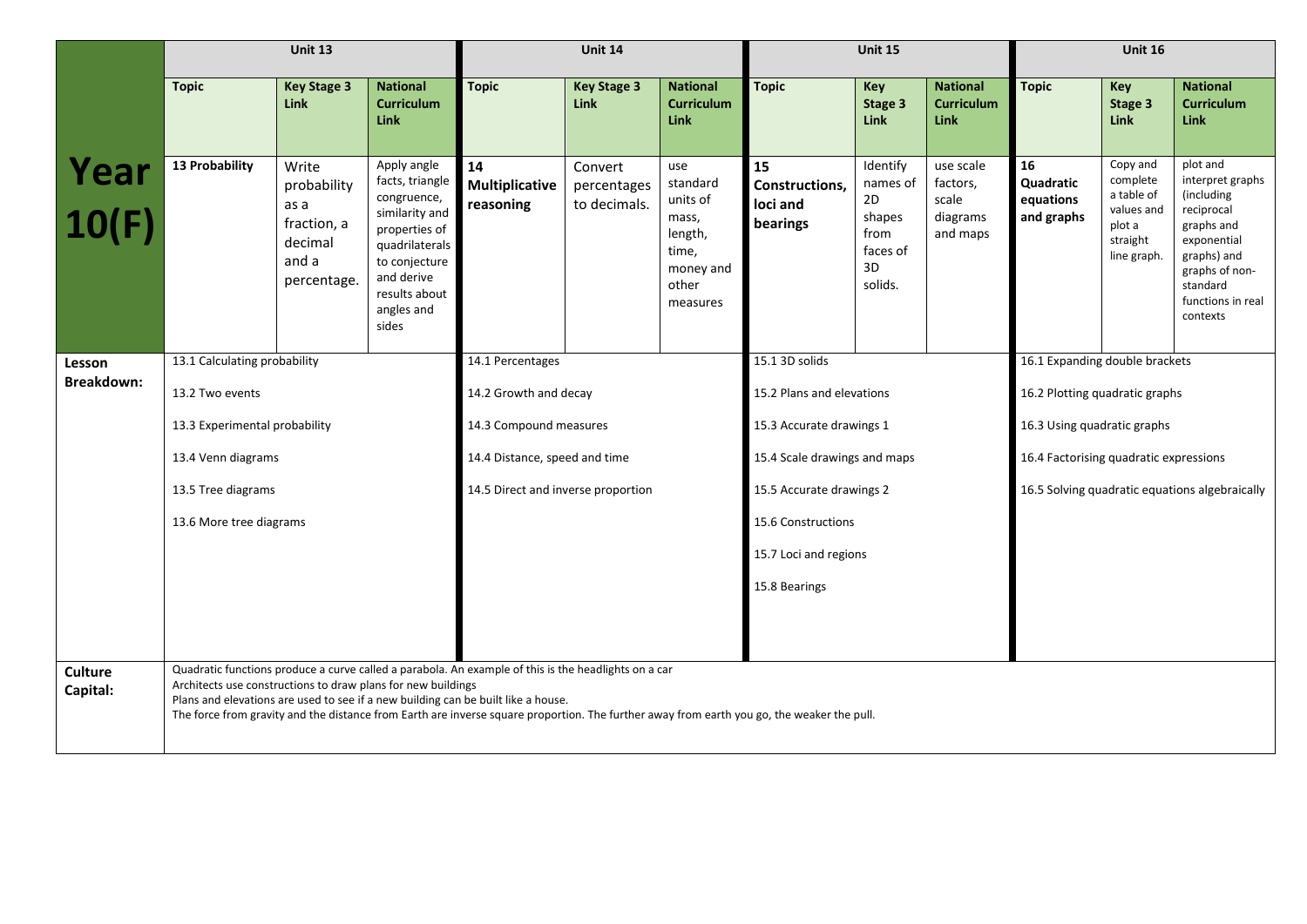|                             | Unit 17                                                                                                                                                                                                               |                                                                                                    |                                                                                                                                                                              |  |  |  |  |
|-----------------------------|-----------------------------------------------------------------------------------------------------------------------------------------------------------------------------------------------------------------------|----------------------------------------------------------------------------------------------------|------------------------------------------------------------------------------------------------------------------------------------------------------------------------------|--|--|--|--|
|                             | <b>Topic</b>                                                                                                                                                                                                          | <b>Key Stage</b><br>3 Link                                                                         | <b>National</b><br><b>Curriculum</b><br>Link                                                                                                                                 |  |  |  |  |
| Year<br>10(F)               | 17 Perimeter,<br>area and volume<br>$\overline{2}$                                                                                                                                                                    | Round<br>accurately<br>to a given<br>number<br>of<br>significant<br>figures or<br>decimal<br>place | round<br>numbers and<br>measures to<br>an<br>appropriate<br>degree of<br>accuracy<br>(e.g. to a<br>specified<br>number of<br>decimal<br>places or<br>significant<br>figures) |  |  |  |  |
| Lesson<br><b>Breakdown:</b> | 17.1 Circumference of a circle 1<br>17.2 Circumference of a circle 2<br>17.3 Area of a circle<br>17.4 Semicircles and sectors<br>17.5 Composite 2D shapes and cylinders<br>17.6 Pyramids and cones                    |                                                                                                    |                                                                                                                                                                              |  |  |  |  |
| <b>Culture</b><br>Capital:  | Knowing the circumference of a circle can help to know<br>how far a bike has travelled.<br>International pi day is the 14th of March. 3.14<br>Weather charts show different climates with red and<br>blue semicircles |                                                                                                    |                                                                                                                                                                              |  |  |  |  |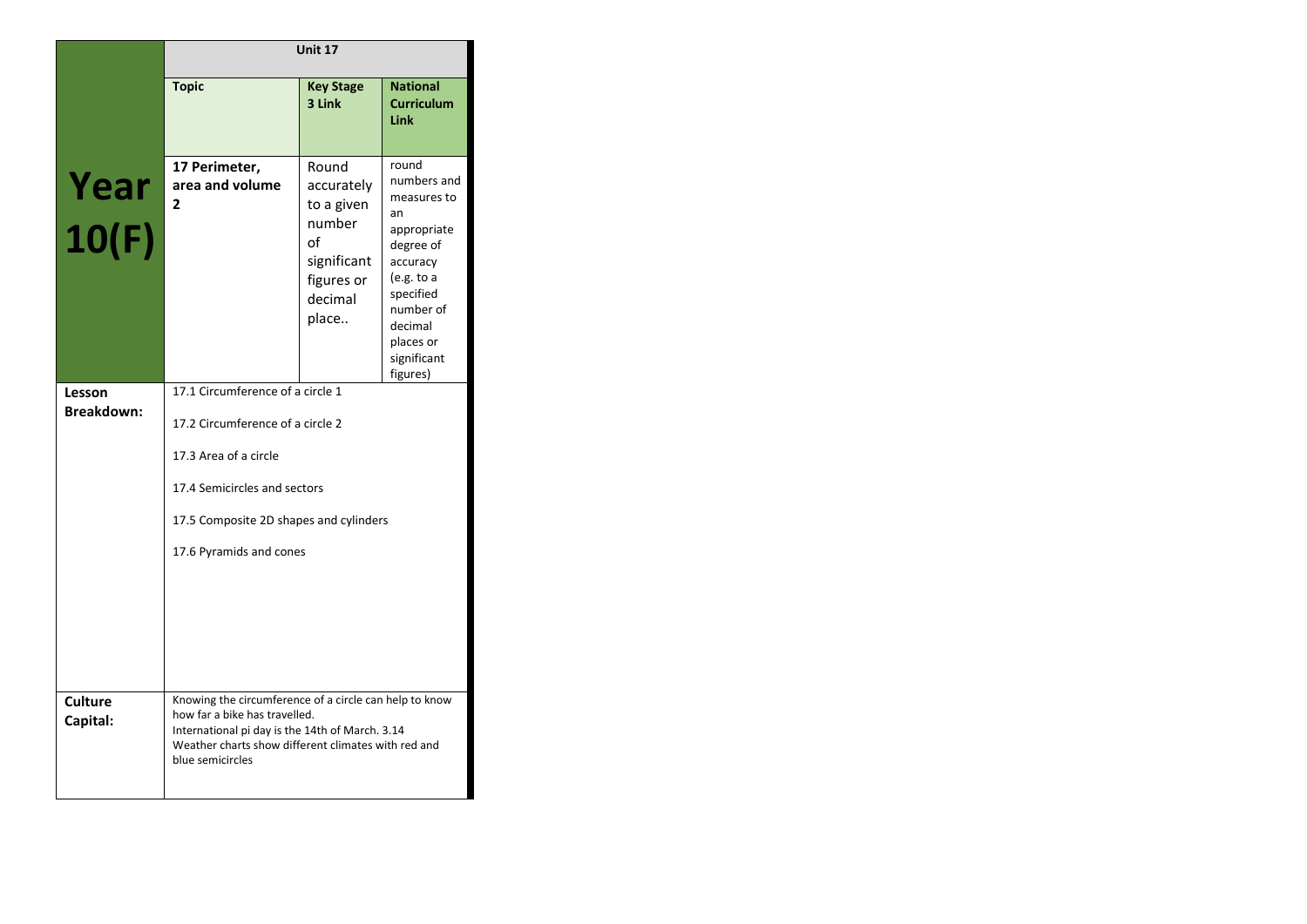|                             |                                                                                                                                                                                                                                                                                                                                                                                 | Unit 9                                                                |                                                                                                                                                                     |                              | <b>Unit 10</b>                                                                                                                                                                                                       |                                                                                                                                                             |                                                          | <b>Unit 11</b>                                                                       |                                                                                                         | <b>Unit 12</b>                          |                                                                                     |                                                                                                                                                                                                                                                           |
|-----------------------------|---------------------------------------------------------------------------------------------------------------------------------------------------------------------------------------------------------------------------------------------------------------------------------------------------------------------------------------------------------------------------------|-----------------------------------------------------------------------|---------------------------------------------------------------------------------------------------------------------------------------------------------------------|------------------------------|----------------------------------------------------------------------------------------------------------------------------------------------------------------------------------------------------------------------|-------------------------------------------------------------------------------------------------------------------------------------------------------------|----------------------------------------------------------|--------------------------------------------------------------------------------------|---------------------------------------------------------------------------------------------------------|-----------------------------------------|-------------------------------------------------------------------------------------|-----------------------------------------------------------------------------------------------------------------------------------------------------------------------------------------------------------------------------------------------------------|
|                             | <b>Topic</b>                                                                                                                                                                                                                                                                                                                                                                    | <b>Key Stage</b><br>3 Link                                            | <b>National</b><br><b>Curriculum</b><br><b>Link</b>                                                                                                                 | <b>Topic</b>                 | <b>Key Stage</b><br>3 Link                                                                                                                                                                                           | <b>National</b><br><b>Curriculum</b><br><b>Link</b>                                                                                                         | <b>Topic</b>                                             | <b>Key Stage</b><br>3 Link                                                           | <b>National</b><br><b>Curriculum</b><br><b>Link</b>                                                     | <b>Topic</b>                            | <b>Key Stage</b><br>3 Link                                                          | <b>National</b><br><b>Curriculum</b><br><b>Link</b>                                                                                                                                                                                                       |
| Year<br>10(H)               | 9 Equations and<br>inequalities                                                                                                                                                                                                                                                                                                                                                 | Substitute<br>into, solve<br>and<br>rearrange<br>linear<br>equations. | understand<br>and use the<br>concepts<br>and<br>vocabulary<br>of<br>expressions,<br>equations,<br>formulae,<br>identities,<br>inequalities,<br>terms and<br>factors | 10<br>Probability            | Understand<br>that a<br>probability<br>is a number<br>between 0<br>and 1, and<br>distinguish<br>between<br>events<br>which are<br>impossible,<br>unlikely,<br>even<br>chance,<br>likely, and<br>certain to<br>occur. | apply ideas<br>of<br>randomness<br>fairness and<br>equally likely<br>events to<br>calculate<br>expected<br>outcomes of<br>multiple<br>future<br>experiments | 11<br><b>Multiplicative</b><br>reasoning                 | Find a<br>percentage<br>of an<br>amount and<br>relate<br>percentages<br>to decimals. | express a<br>multiplicative<br>relationship<br>between two<br>quantities as<br>a ratio or a<br>fraction | 12 Similarity<br>and<br>congruence      | Know how<br>to calculate<br>area and<br>volume in<br>various<br>metric<br>measures. | identify, describe<br>and construct<br>congruent and<br>similar shapes,<br>including on<br>coordinate axes,<br>by considering<br>rotation,<br>reflection,<br>translation and<br>enlargement<br>(including<br>fractional and<br>negative scale<br>factors) |
| Lesson<br><b>Breakdown:</b> | 9.1 Solving quadratic equations 1                                                                                                                                                                                                                                                                                                                                               |                                                                       |                                                                                                                                                                     | 10.1 Combined events         |                                                                                                                                                                                                                      |                                                                                                                                                             | 11.1 Growth and decay                                    |                                                                                      |                                                                                                         | $12.1$ Congruence                       |                                                                                     |                                                                                                                                                                                                                                                           |
|                             | 9.2 Solving quadratic equations 2                                                                                                                                                                                                                                                                                                                                               |                                                                       |                                                                                                                                                                     |                              | 10.2 Mutually exclusive events                                                                                                                                                                                       |                                                                                                                                                             | 11.2 Compound measures                                   |                                                                                      |                                                                                                         | 12.2 Geometric proof and congruence     |                                                                                     |                                                                                                                                                                                                                                                           |
|                             | 9.3 Completing the square<br>9.4 Solving simple simultaneous equations                                                                                                                                                                                                                                                                                                          |                                                                       |                                                                                                                                                                     |                              | 10.3 Experimental probability<br>10.4 Independent events and tree diagrams                                                                                                                                           |                                                                                                                                                             | 11.3 More compound measures<br>11.4 Ratio and proportion |                                                                                      |                                                                                                         | 12.3 Similarity<br>12.4 More similarity |                                                                                     |                                                                                                                                                                                                                                                           |
|                             | 9.5 More simultaneous equations                                                                                                                                                                                                                                                                                                                                                 |                                                                       |                                                                                                                                                                     | 10.5 Conditional probability |                                                                                                                                                                                                                      |                                                                                                                                                             |                                                          |                                                                                      |                                                                                                         | 12.5 Similarity in 3D solids            |                                                                                     |                                                                                                                                                                                                                                                           |
|                             | 9.6 Solving linear and quadratic simultaneous<br>equations                                                                                                                                                                                                                                                                                                                      |                                                                       |                                                                                                                                                                     |                              | 10.6 Venn diagrams and set notation                                                                                                                                                                                  |                                                                                                                                                             |                                                          |                                                                                      |                                                                                                         |                                         |                                                                                     |                                                                                                                                                                                                                                                           |
|                             | 9.7 Solving linear inequalities                                                                                                                                                                                                                                                                                                                                                 |                                                                       |                                                                                                                                                                     |                              |                                                                                                                                                                                                                      |                                                                                                                                                             |                                                          |                                                                                      |                                                                                                         |                                         |                                                                                     |                                                                                                                                                                                                                                                           |
|                             |                                                                                                                                                                                                                                                                                                                                                                                 |                                                                       |                                                                                                                                                                     |                              |                                                                                                                                                                                                                      |                                                                                                                                                             |                                                          |                                                                                      |                                                                                                         |                                         |                                                                                     |                                                                                                                                                                                                                                                           |
| <b>Culture</b><br>Capital:  | Many designs use congruent and similar shapes. The designer can draw a shape once then copy or enlarge it to complete a design.<br>Police accident investigation teams use a kinematic formula to work out the speed of cars in serious accidents.<br>Pressure and density are compound measures. Water pressure increases with depth, which is an important factor for divers. |                                                                       |                                                                                                                                                                     |                              |                                                                                                                                                                                                                      |                                                                                                                                                             |                                                          |                                                                                      |                                                                                                         |                                         |                                                                                     |                                                                                                                                                                                                                                                           |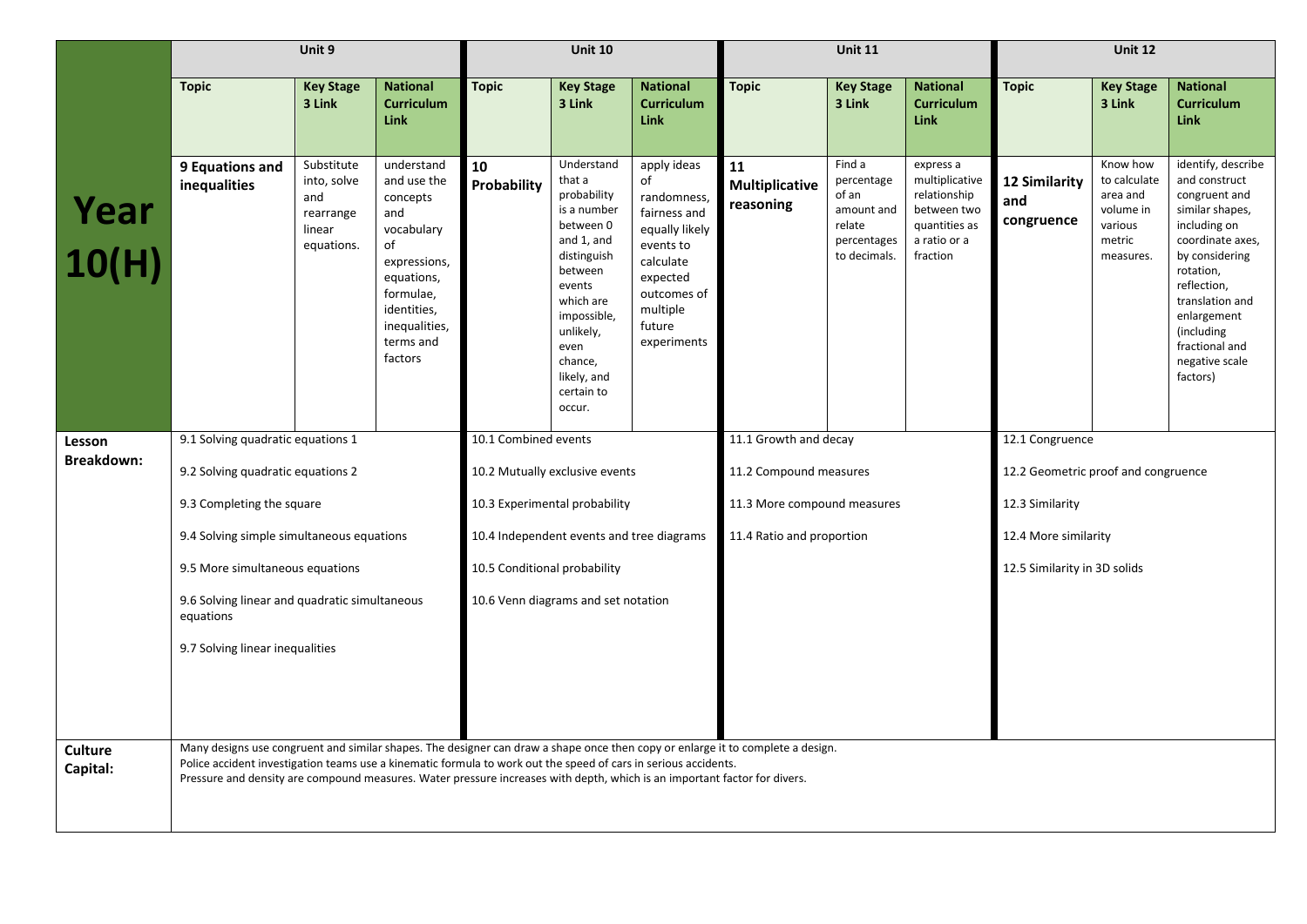|                            |                                                                                                                                                                                                                                                                                                                                             | Unit 13                                                                       |                                                                                                                   |                                                                                            | Unit 14                                                                         |                                                                                                                                                                                                                             |                                         | <b>Unit 15</b>                                                                                                                  |                                                                                                      |                       | <b>Unit 16</b>                                                                                                                                                                                                         |                                                                     |
|----------------------------|---------------------------------------------------------------------------------------------------------------------------------------------------------------------------------------------------------------------------------------------------------------------------------------------------------------------------------------------|-------------------------------------------------------------------------------|-------------------------------------------------------------------------------------------------------------------|--------------------------------------------------------------------------------------------|---------------------------------------------------------------------------------|-----------------------------------------------------------------------------------------------------------------------------------------------------------------------------------------------------------------------------|-----------------------------------------|---------------------------------------------------------------------------------------------------------------------------------|------------------------------------------------------------------------------------------------------|-----------------------|------------------------------------------------------------------------------------------------------------------------------------------------------------------------------------------------------------------------|---------------------------------------------------------------------|
|                            | <b>Topic</b>                                                                                                                                                                                                                                                                                                                                | <b>Key Stage 3</b><br><b>Link</b>                                             | <b>National</b><br><b>Curriculum</b><br><b>Link</b>                                                               | <b>Topic</b>                                                                               | <b>Key Stage 3</b><br><b>Link</b>                                               | <b>National</b><br><b>Curriculum</b><br>Link                                                                                                                                                                                | <b>Topic</b>                            | <b>Key Stage</b><br>3 Link                                                                                                      | <b>National</b><br><b>Curriculum</b><br><b>Link</b>                                                  | 16 Circle<br>theorems | <b>Key Stage 3 Link</b>                                                                                                                                                                                                | <b>National</b><br><b>Curriculum</b><br><b>Link</b>                 |
| <b>Year</b><br>10(H)       | 13 More<br>trigonometry                                                                                                                                                                                                                                                                                                                     | Recall and<br>apply<br>Pythagoras'<br>Theorem and<br>trigonometric<br>ratios. | know the<br>formulae for:<br>Pythagoras'<br>theorem $a2$ +<br>$b^2 = c^2$ , and<br>the<br>trigonometric<br>ratios | 14<br><b>Further</b><br><b>statistics</b>                                                  | Understand<br>the<br>different<br>types of<br>data:<br>discrete/<br>continuous. | infer<br>properties<br>of<br>populations<br>or<br>distributions<br>from a<br>sample,<br>while<br>knowing the<br>limitations<br>of sampling                                                                                  | 15<br><b>Equations</b><br>and<br>graphs | Solve<br>quadratics<br>and linear<br>equations.                                                                                 | solve linear<br>inequalities<br>in one or<br>two<br>variable(s),<br>and<br>quadratic<br>inequalities | 16 Circle<br>theorems | Recall the<br>words, centre,<br>radius,<br>diameter,<br>circumference,<br>arc, sector and<br>segment                                                                                                                   | identify<br>and apply<br>circle<br>definitions<br>and<br>properties |
| Lesson<br>Breakdown:       | 13.1 Accuracy<br>13.2 Graph of the sine function<br>13.3 Graph of the cosine function<br>13.4 The tangent function<br>13.5 Calculating areas and the sine rule<br>13.6 The cosine rule and 2D trigonometric problems<br>13.7 Solving problems in 3D<br>13.8 Transforming trigonometric graphs 1<br>13.9 Transforming trigonometric graphs 2 |                                                                               | 14.1 Sampling<br>14.3 Box plots<br>14.4 Drawing histograms<br>populations                                         | 14.2 Cumulative frequency<br>14.5 Interpreting histograms<br>14.6 Comparing and describing |                                                                                 | 15.1 Solving simultaneous equations<br>graphically<br>15.2 Representing inequalities graphically<br>15.3 Graphs of quadratic functions<br>15.4 Solving quadratic equations<br>graphically<br>15.5 Graphs of cubic functions |                                         | 16.1 Radii and chords<br>16.2 Tangents<br>16.3 Angles in circles 1<br>16.4 Angles in circles 2<br>16.5 Applying circle theorems |                                                                                                      |                       |                                                                                                                                                                                                                        |                                                                     |
| <b>Culture</b><br>Capital: | Circle thoerems were proven around 300BC<br>in Britain.<br>The ancient Egyptians left behind a scroll leaving a solution to a quadratic equation. It is over 4000 years old.<br>The ancient Babylonians used quadratic equations to work out how much tax to pay.                                                                           |                                                                               |                                                                                                                   |                                                                                            |                                                                                 |                                                                                                                                                                                                                             |                                         |                                                                                                                                 |                                                                                                      |                       | The ancient Greeks considered a circle to be the perfect shape - a symbol of symmetry and balance in nature. Many civilisations have built circular structures. Stonehenge is the most famous and largest stone circle |                                                                     |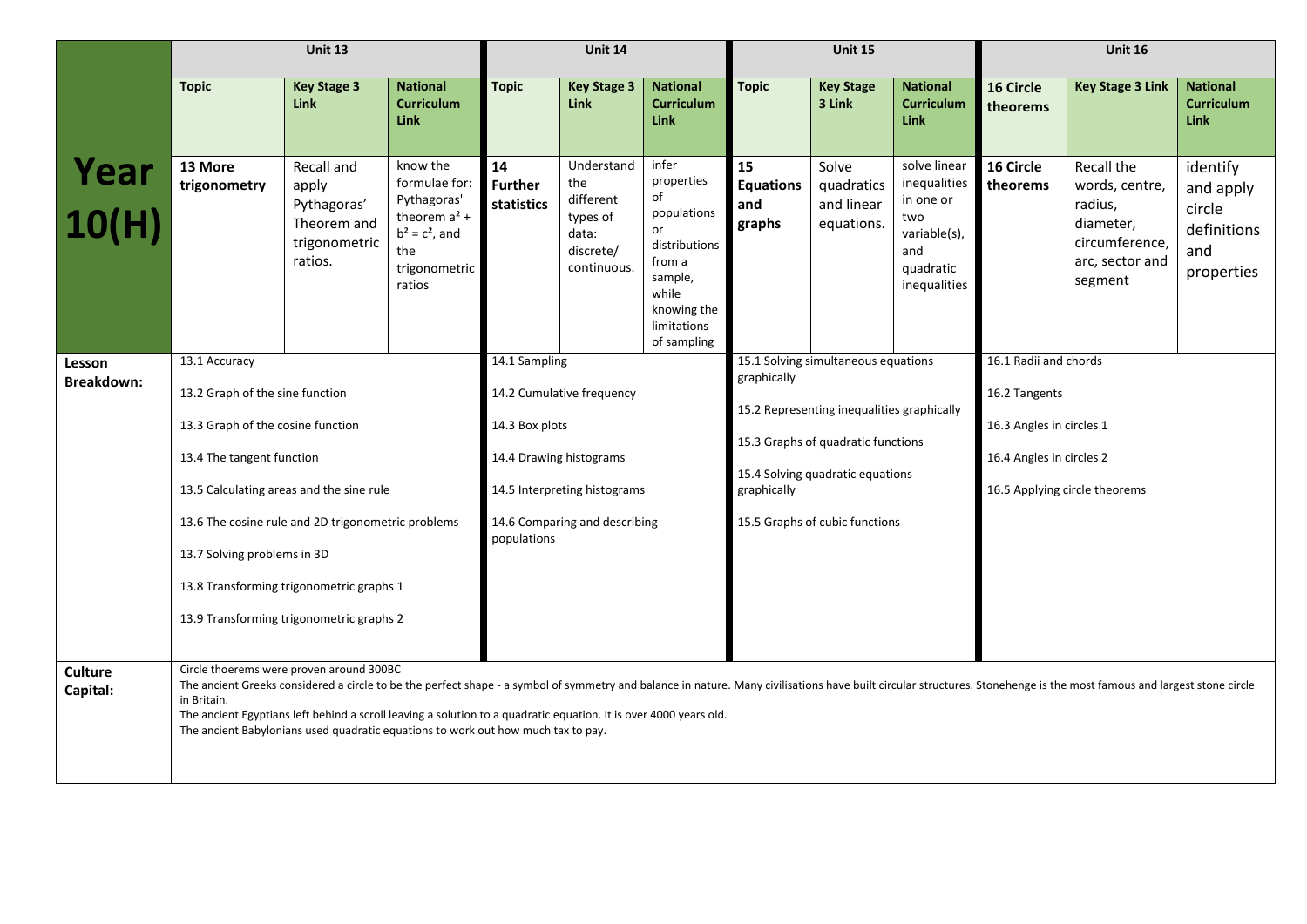|                             |                                                                                                                                                                                                          | Unit 17                                                       |                                                                                                                     |  |  |  |  |
|-----------------------------|----------------------------------------------------------------------------------------------------------------------------------------------------------------------------------------------------------|---------------------------------------------------------------|---------------------------------------------------------------------------------------------------------------------|--|--|--|--|
|                             | <b>Topic</b>                                                                                                                                                                                             | <b>Key Stage 3</b><br>Link                                    | <b>National</b><br><b>Curriculum</b><br><b>Link</b>                                                                 |  |  |  |  |
| Year<br>10(H)               | 17 More<br>algebra                                                                                                                                                                                       | Use<br>negative<br>numbers<br>with all<br>four<br>operations. | understand<br>and use<br>standard<br>mathematical<br>formulae;<br>rearrange<br>formulae to<br>change the<br>subject |  |  |  |  |
| Lesson<br><b>Breakdown:</b> | 17.1 Rearranging formulae                                                                                                                                                                                |                                                               |                                                                                                                     |  |  |  |  |
|                             | 17.2 Algebraic fractions                                                                                                                                                                                 |                                                               |                                                                                                                     |  |  |  |  |
|                             | 17.3 Simplifying algebraic fractions<br>17.4 More algebraic fractions                                                                                                                                    |                                                               |                                                                                                                     |  |  |  |  |
|                             | 17.5 Surds                                                                                                                                                                                               |                                                               |                                                                                                                     |  |  |  |  |
|                             | 17.6 Solving algebraic fraction equations                                                                                                                                                                |                                                               |                                                                                                                     |  |  |  |  |
|                             | 17.7 Functions                                                                                                                                                                                           |                                                               |                                                                                                                     |  |  |  |  |
|                             | 17.8 Proof                                                                                                                                                                                               |                                                               |                                                                                                                     |  |  |  |  |
|                             |                                                                                                                                                                                                          |                                                               |                                                                                                                     |  |  |  |  |
| <b>Culture</b><br>Capital:  | Algebraic fractions are used to design aeroplanes.<br>Pharmacists use algebraic fractions when calculating<br>medication<br>Bridge designers use algebraic fractions to make sure<br>the bridge is safe. |                                                               |                                                                                                                     |  |  |  |  |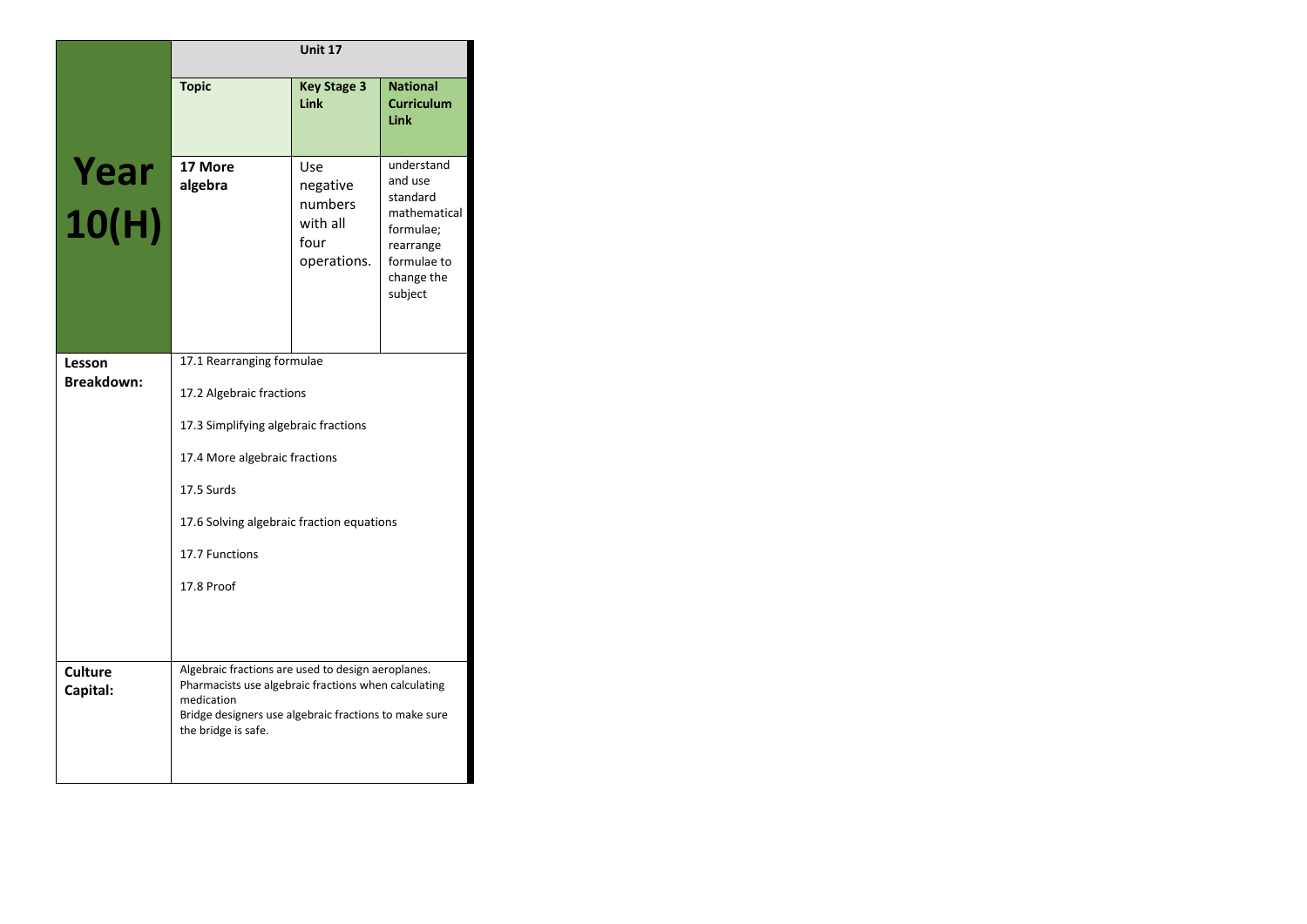|                             |                                                                                                                                                                                                          | Unit 17                                                                               |                                                                                                       |  |  |  |
|-----------------------------|----------------------------------------------------------------------------------------------------------------------------------------------------------------------------------------------------------|---------------------------------------------------------------------------------------|-------------------------------------------------------------------------------------------------------|--|--|--|
|                             | <b>Topic</b>                                                                                                                                                                                             | <b>Key Stage</b><br>3 Link                                                            | <b>National</b><br><b>Curriculum</b><br>Link                                                          |  |  |  |
| Year<br>11(F)               | 18 Fractions,<br>indices and<br>standard form                                                                                                                                                            | Convert<br>between<br>fractions,<br>mixed<br>numbers<br>and<br>improper<br>fractions. | recognise<br>and use<br>relationships<br>between<br>operations,<br>including<br>inverse<br>operations |  |  |  |
| Lesson<br><b>Breakdown:</b> | 18.1 Multiplying and dividing fractions<br>18.2 The laws of indices<br>18.3 Writing large numbers in standard form<br>18.4 Writing small numbers in standard form<br>18.5 Calculating with standard form |                                                                                       |                                                                                                       |  |  |  |
| <b>Culture</b><br>Capital:  | Before decimalisation in the UK, measurements were<br>given in whole inches and fractions of inches.<br>When dealing with very large numbers it is useful to be<br>able to express them using indices.   |                                                                                       |                                                                                                       |  |  |  |